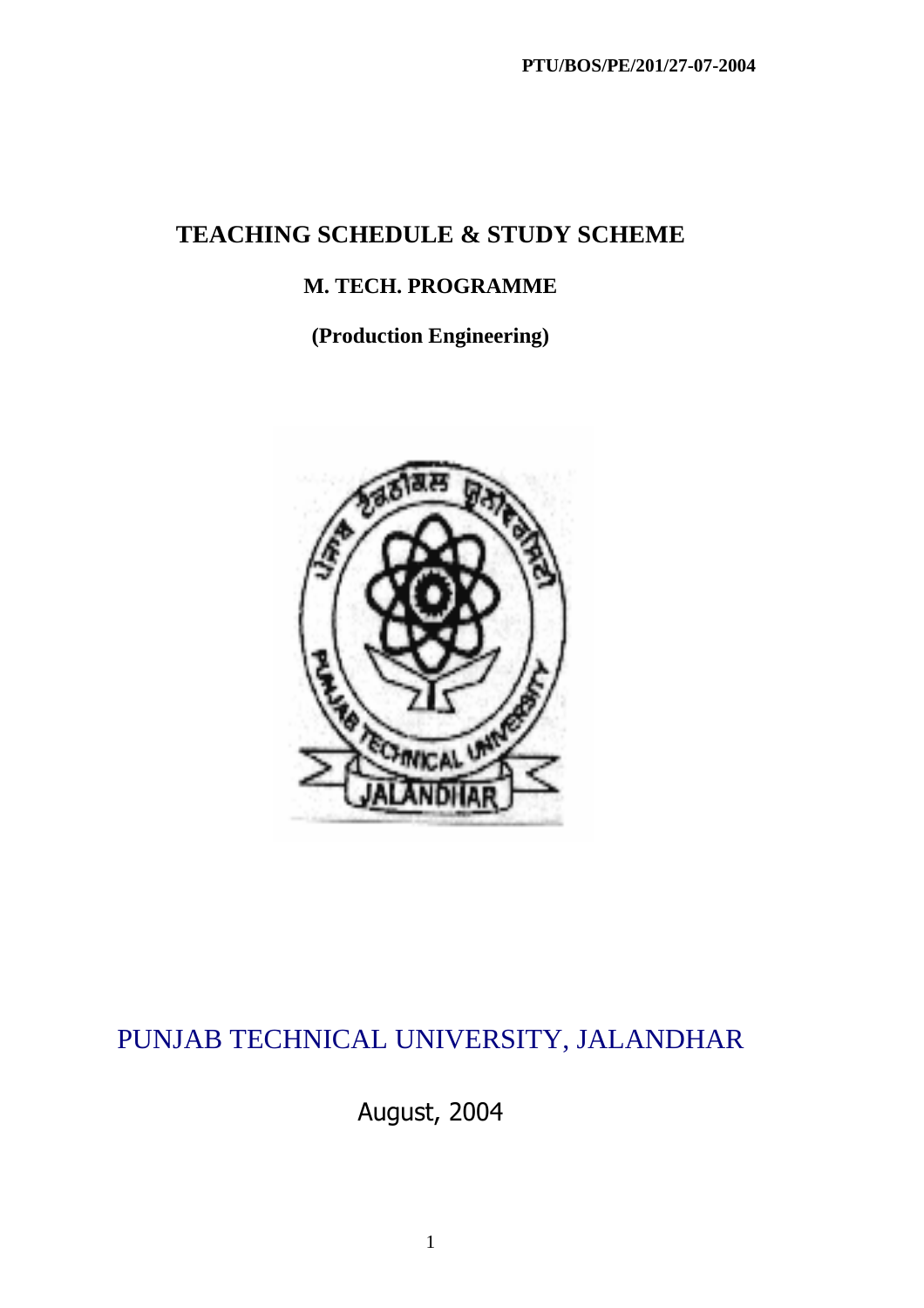### **DETAILED SYLLABUS AND OTHER CONDITIONS FOR THE PROPOSED COURSE M.TECH. PRODUCTION ENGINEERING**

|                          | <b>Schedule of Teaching</b><br><b>Schedule of Examination</b> |        |              |                      |    |                               |  |
|--------------------------|---------------------------------------------------------------|--------|--------------|----------------------|----|-------------------------------|--|
| Tutorials<br>Lecture     | Total                                                         | Time   | Theory       | Sessional Viva Total |    |                               |  |
| (per week)               |                                                               | (Hrs.) | <b>Marks</b> | Marks                |    |                               |  |
| 4<br>$\Omega$            | 4<br>All theory subjects                                      | 3      | 100          | 50                   |    | 150                           |  |
|                          | Project                                                       |        |              | 50                   | 50 | 100                           |  |
|                          | Seminar                                                       |        |              | 100                  |    | 100                           |  |
|                          | Dissertation                                                  |        |              |                      |    | Satisfactory/not Satisfactory |  |
|                          |                                                               |        |              |                      |    |                               |  |
| <b>SEMESTER-I</b>        |                                                               |        |              |                      |    |                               |  |
| PE-501                   | <b>Metal Casting</b>                                          |        |              |                      |    |                               |  |
| PE-502                   | <b>Metal Cutting</b>                                          |        |              |                      |    |                               |  |
| PE-503                   | <b>Metal Forming</b>                                          |        |              |                      |    |                               |  |
| PE-504                   | <b>Welding Technology</b>                                     |        |              |                      |    |                               |  |
| PE-505                   | Computer Aided Design & Manufacturing                         |        |              |                      |    |                               |  |
| PE-506                   | Lab-I                                                         |        |              |                      |    |                               |  |
| <b>SEMESTER-II</b>       |                                                               |        |              |                      |    |                               |  |
| PE-507                   | Non Conventional Machining Processes                          |        |              |                      |    |                               |  |
| PE-508                   | Jig, Fixtures & Die Design                                    |        |              |                      |    |                               |  |
| PE-509                   | Production Planning & Control                                 |        |              |                      |    |                               |  |
| PE-                      | Elective-I                                                    |        |              |                      |    |                               |  |
| PE-                      | Elective-II                                                   |        |              |                      |    |                               |  |
| PE-518                   | $Lab$ -II                                                     |        |              |                      |    |                               |  |
| <b>SEMESTER-III</b>      |                                                               |        |              |                      |    |                               |  |
| PE-                      | Elective-III                                                  |        |              |                      |    |                               |  |
| PE-                      | Elective-IV                                                   |        |              |                      |    |                               |  |
| PE-580                   | Project                                                       |        |              |                      |    |                               |  |
| PE-590                   | Seminar                                                       |        |              |                      |    |                               |  |
| <b>SEMESTER-IV</b>       |                                                               |        |              |                      |    |                               |  |
| PE-500                   | Dissertation                                                  |        |              |                      |    |                               |  |
| <b>LIST OF ELECTIVES</b> |                                                               |        |              |                      |    |                               |  |
| <b>ELECTIVE-I</b>        |                                                               |        |              |                      |    |                               |  |
|                          |                                                               |        |              |                      |    |                               |  |
| PE-510                   | Machine Tool Design                                           |        |              |                      |    |                               |  |
| PE-511                   | <b>Cutting Tool Design</b>                                    |        |              |                      |    |                               |  |
| PE-512                   | <b>Industrial Tribology</b>                                   |        |              |                      |    |                               |  |
| PE-513                   | Diagnostic Maintenance & Monitoring                           |        |              |                      |    |                               |  |
| <b>ELECTIVE-II</b>       |                                                               |        |              |                      |    |                               |  |
| PE-514                   | <b>Advanced Operations Research</b>                           |        |              |                      |    |                               |  |
| PE-515                   | <b>Management of Production Systems</b>                       |        |              |                      |    |                               |  |
| PE-516                   | Simulation of Industrial Systems                              |        |              |                      |    |                               |  |
| PE-517                   | <b>Materials Technology</b>                                   |        |              |                      |    |                               |  |
| <b>ELECTIVE-III</b>      |                                                               |        |              |                      |    |                               |  |
|                          |                                                               |        |              |                      |    |                               |  |
| PE-519                   | Mechnatronics                                                 |        |              |                      |    |                               |  |
| PE-520                   | Robotics & Indl. Automaton                                    |        |              |                      |    |                               |  |
| PE-521                   | Metrology & Industrial Inspection                             |        |              |                      |    |                               |  |
| PE-522                   | <b>Computer Aided Process Planning</b>                        |        |              |                      |    |                               |  |
| <b>ELECTIVE-IV</b>       |                                                               |        |              |                      |    |                               |  |
| PE-523                   | Methods Engineering & Ergonomics                              |        |              |                      |    |                               |  |
| PE-524                   | Product Design & Development                                  |        |              |                      |    |                               |  |
| PE-525                   | Entrepreneurship                                              |        |              |                      |    |                               |  |
| PE-526                   | Statistics & Reliability Engineering                          |        |              |                      |    |                               |  |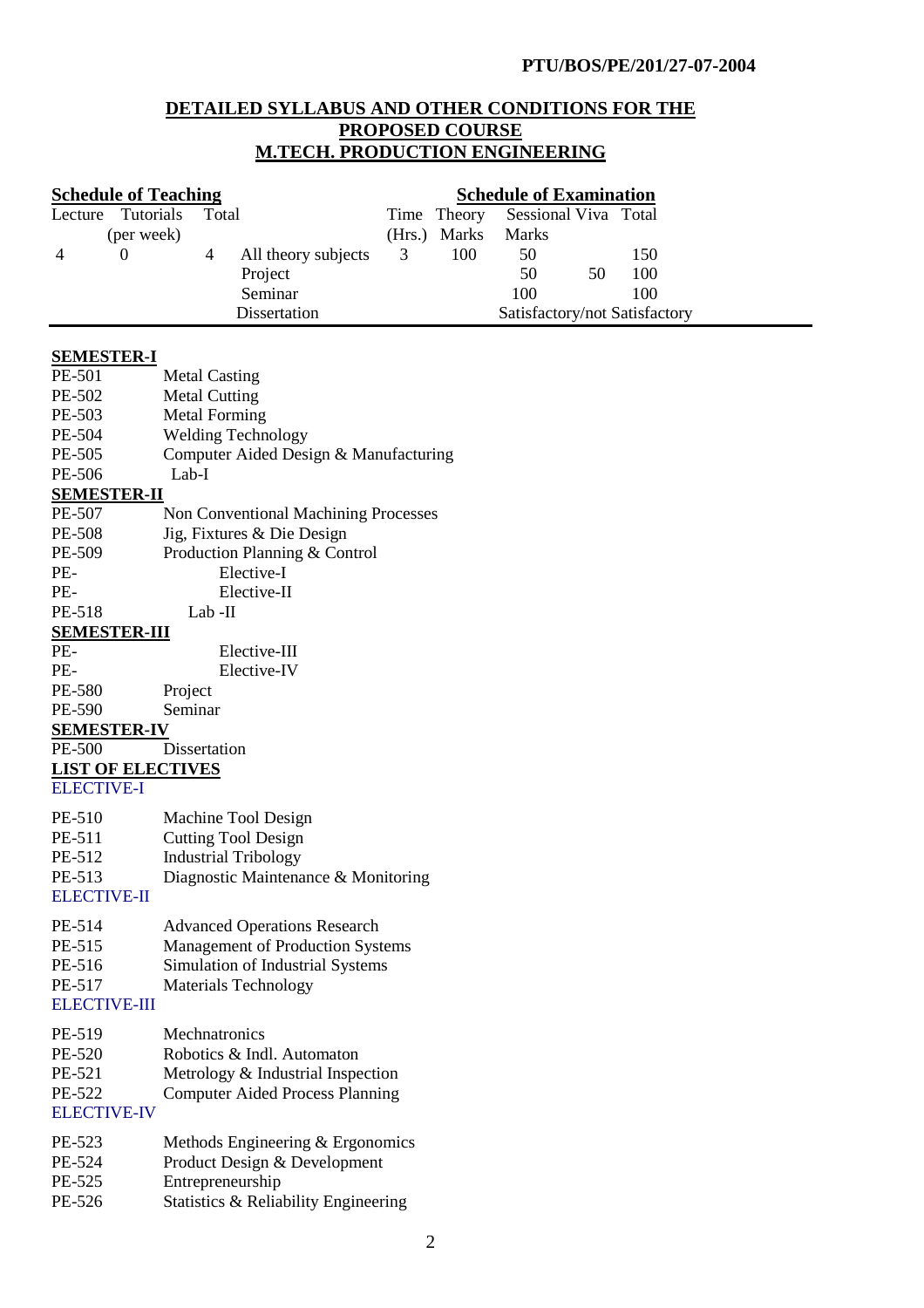## PE- 501 METAL CASTING

|  | L T P               |  |
|--|---------------------|--|
|  | $4\qquad 0\qquad 0$ |  |

Structure of silica and different types of clays, bonding mechanism of silica – water-clay systems. Swelling of clays, sintering adhesion and colloidal clay; silica grain shape and size distribution standard permeability A.F.S. clay (8 Hours) Characteristics, Ingradients and additives of moulding sand, core sands (3 Hours) Solidifications of Metals, nucleation, free energy concept, critical radius of nucleus. Nucleation and growth in metals and alloys. constitutional super cooling. Columnar equiacquiesced and dendritic structures. Freezing of alloys centreline feeding resistance. Rate

of solidification, time of solidification, mould constant. Fluidity of metals, volumes redistribution. Analysis of the process. (10 Hours)

Riser design shape, size and placement. Effect of appendages on risering. Effective feeding distances for simple and complex shapes. Use of chills, gating design, filling time. Aspiration of gases. Top, bottom and inside gating. Directional solidifications stresses in castings. Metal mould reactions. Expansion scale and metal penetration. Analysis of the process (10 hours) Various moulding and casting processes, hot box, cold box process, investment, shell moulding, full mould process, die casting, ceramic shell mould, vaccum moulding etc.

(6 Hours)

Non-ferrous Die-casting of Aluminium and its alloys, brass and bronze. (3 Hours)

#### Books:

- 1. Fundamentals of Metals Casting by Flimm; Addison Wesley.
- 2. Principles of Metal Casting by Heine Loper and Resenthal; McGraw Hill.
- 3. Product Design & Process Engineering by Hielel and Draper; Mcgraw Hill.
- 4. Foundry Practice by Salman & Simans; Issac Pitman.
- 5. Metals Handbook- Metal Casting; ASME.
- Note: Eight questions out of entire syllabus and well-distributed are to be set; students are required to attempt 5 questions.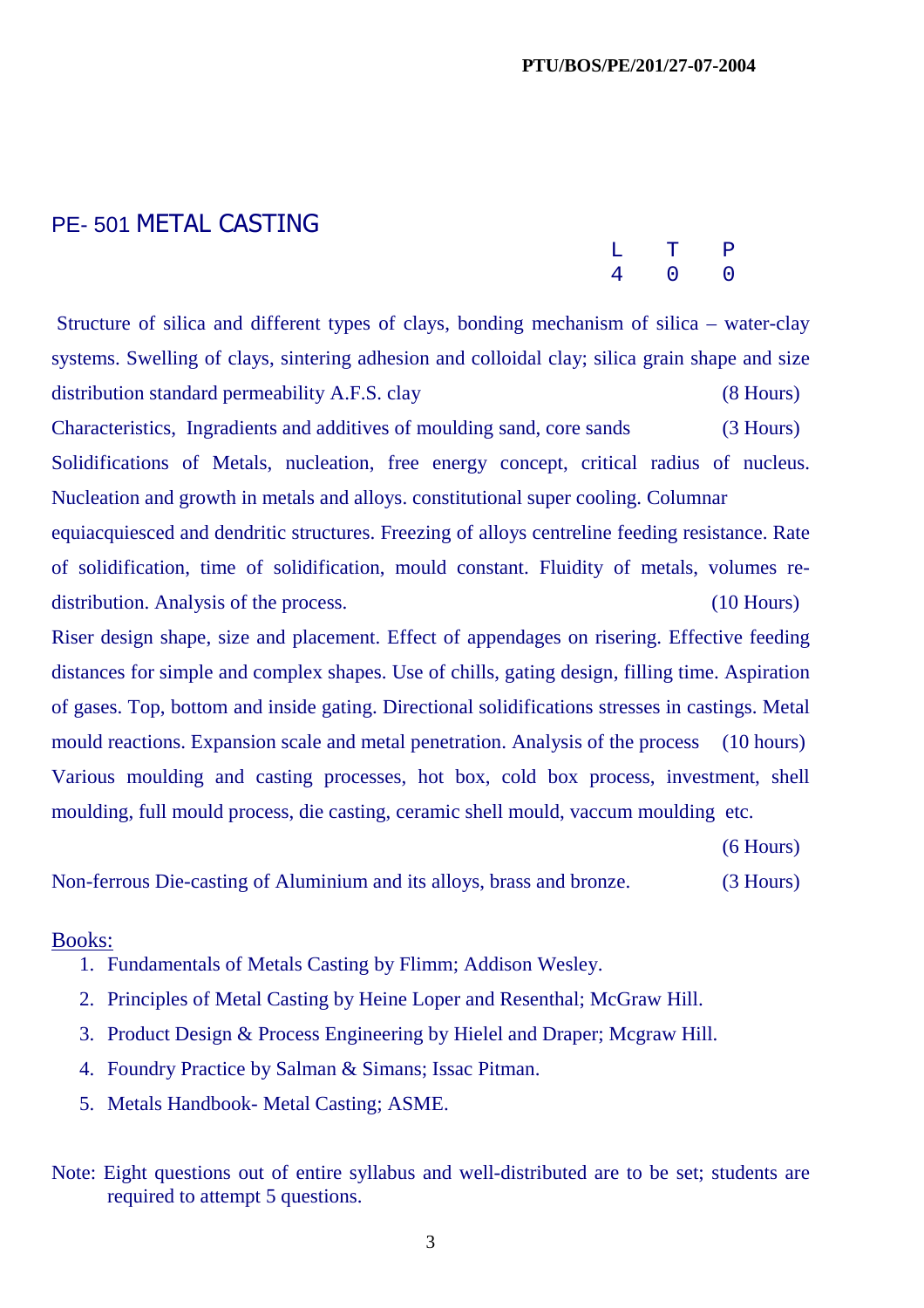# PE- 502 Metal Cutting

|                                                                                                             | L | т         | $\mathbf{P}$   |
|-------------------------------------------------------------------------------------------------------------|---|-----------|----------------|
|                                                                                                             | 4 |           | $\overline{0}$ |
| Introduction, system of Tool nomenclature, Tool Geometry, Mechanism of Chip, formation and                  |   |           |                |
| forces in orthogonal cutting, Merchant's force diagram.                                                     |   | (3 Hours) |                |
| Oblique Cutting: Normal chip reduction coefficient under oblique cutting, true shear angle,                 |   |           |                |
| effective rake, influx region consideration for deformation, direction of maximum elongation, effect        |   |           |                |
| of cutting variables on chip reduction co-efficent, forces system in oblique cutting, effect of wear        |   |           |                |
| land on force system, force system in milling, effect of helix angle.                                       |   | (7 hours) |                |
| Fundamentals of Dynamometry, Theoretical determination of forces, angle relations, heat and                 |   |           |                |
| temperature during metal cutting; distribution, measurement, analysis, theoretical estimation of work       |   |           |                |
| piece temperature, hot machining                                                                            |   | (7 hours) |                |
| Fundamental factors, which effect tool forces: Correlation of standard mechanised test. (Abuladze -         |   |           |                |
| relation), nature of contact and stagnant phenomenon, rates of strains, shear strain and normal strain      |   |           |                |
| distributions, cutting variables on cutting forces.                                                         |   | (7 Hours) |                |
| Cutting Tools: Tools materials analysis of plastic failure (from stability criterion), Analysis failure by  |   |           |                |
| brittle fracture, wear of cutting tools, criterion, flank and crater wear analysis, optimum tool life, tool |   |           |                |
| life equations, (Taylor's woxen etc) Tool life test, machining optimisation, predominant types of           |   |           |                |
| wear; abrasive, adhesive, diffusion wear models, wear measurements and techniques, theory of tool           |   |           |                |
| wear oxidative mathematical modelling for wear, test of machinability and influence of metallurgy           |   |           |                |
| on machinability. Economics of Metal machining                                                              |   | (9Hours)  |                |
| Abrasive Machining: Mechanics of grinding, cutting action of grit, maximum grit chip thickness,             |   |           |                |
| energy and grit force temperature during grinding, wheel wear, grinding, process simulation, testing        |   |           |                |
| of grinding wheels, mechanics of lapping and honing, free body abrasion.                                    |   | (7 Hours) |                |

Books:

Principles of Machine tools by Sen & Bhattacharya by New Central Book Agency.

Machining of Metals, by Brown; Prentice hall.

Principles of Metal cutting by Shaw; Oxford I.B.H.

Metal cutting theory & Cutting tool design by Arshimov & Alekree, MIR Publications. Machining Science & Application by Knowenberg Longman Press.

Note: Eight questions out of entire syllabus and well-distributed are to be set; students are required to attempt 5 questions.

4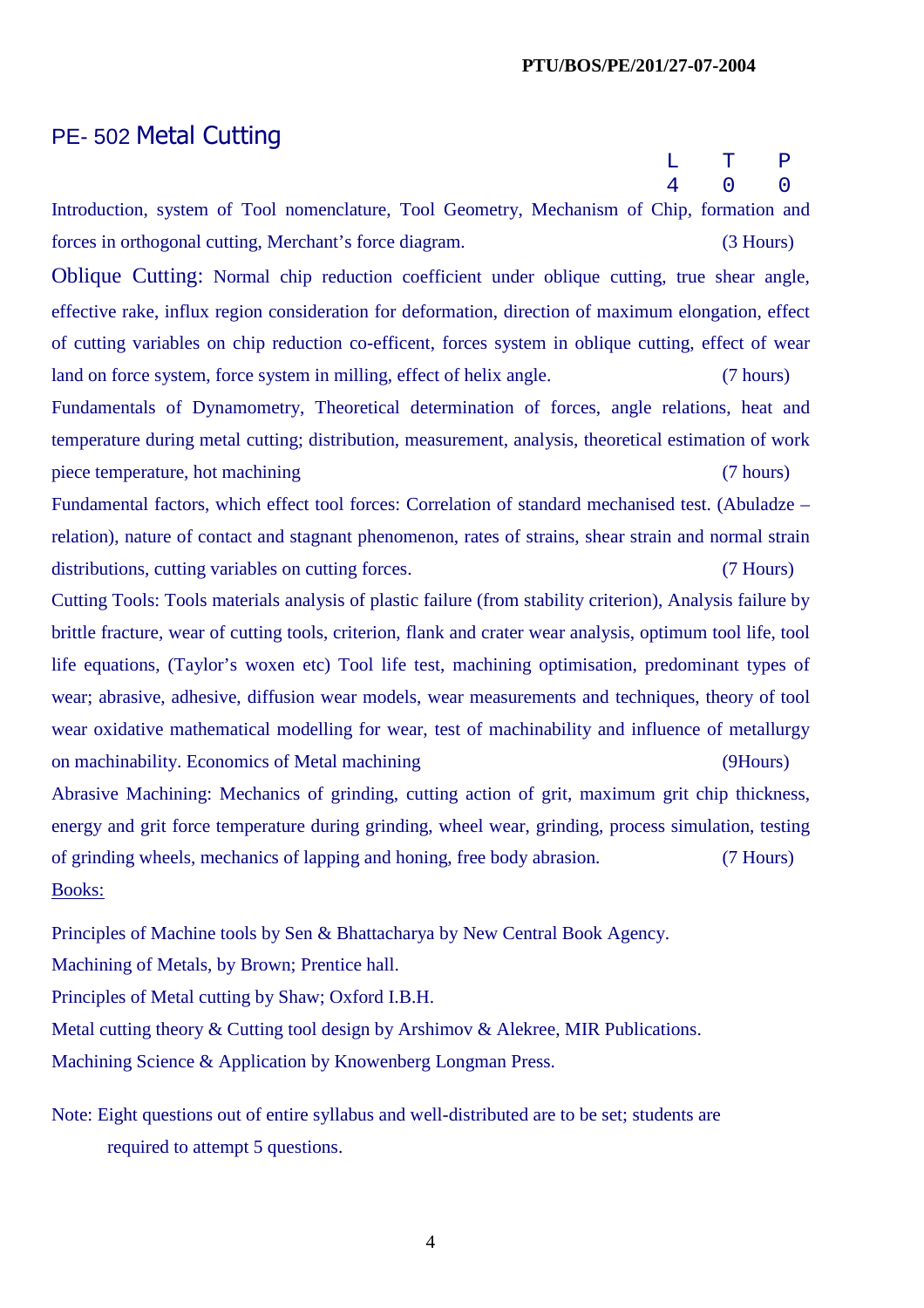# PE- 503 Metal Forming

|  | L T P               |  |
|--|---------------------|--|
|  | $4\qquad 0\qquad 0$ |  |

Plasticity – True stress and true strain, true stress-strain curves, selection of stress-strain curves for cold and hot working, yield of isotropic plastic material, yield criteria. Tresca maximum sheer-strainenergy criterion, plastic incompressibility, Poisson's ratio for plastic deformation flow rule, strain hardening function, heat generation and heat transfer in metal forming processes, temperatures in Quasi continuous forming operations. Examination of Metal forming processes. (12 Hours) Prediction of working loads and maximum deformation analysis of the processes of wire drawing/tube drawing, strip drawing and extrusion. various parameters/variables affecting the processes of wire drawing, tube drawing, strip drawing and extrusion; various methods of tube drawing and their comparison. Working loads for plain strain forging of strip and disc under conditions of well lubrications and sticking of material with die and under mixed conditions, prediction of working loads under above approach (simple plain strain and axis symmetric problems)

(8 Hours)

Lubrication in metal forming processes, principles and mechanism of lubrications, hydrodynamic and their film lubrication, boundary and extreme pressure lubricants, solid lubricants, lubricants used for rolling and cold drawing, forging, extrusion and deep drawing processes; defects in various metal forming processes like rolling, forging, extrusion, wire drawing and deep drawing and their causes and remedial measures. (8 Hours)

Theory and deep drawing of circular blanks, analysis of the process, prediction of radial stress and punch load, ironing, wrinkling, blank holding and various parameters/variables affecting the deep drawing process. (6 Hours)

Rolling : Classification of rolling mills, analysis of the process. Prediction of roll pressure for flat strip rolling in the leading and lagging zones, roll separating forces, torque on the roll, affect of front and back tensions, affect of support rolls, various factors which affect rolling force. (6 Hours)

### Books :

An Introduction to the Principles of Metal working by Rowe, Arnold. Metal forming analysis by Avitzer, Mcgraw hill. Plasticity for mechanical Engineering by Johnson & Merlore; Van Northand. High Velocity working Metals by ASME; EEE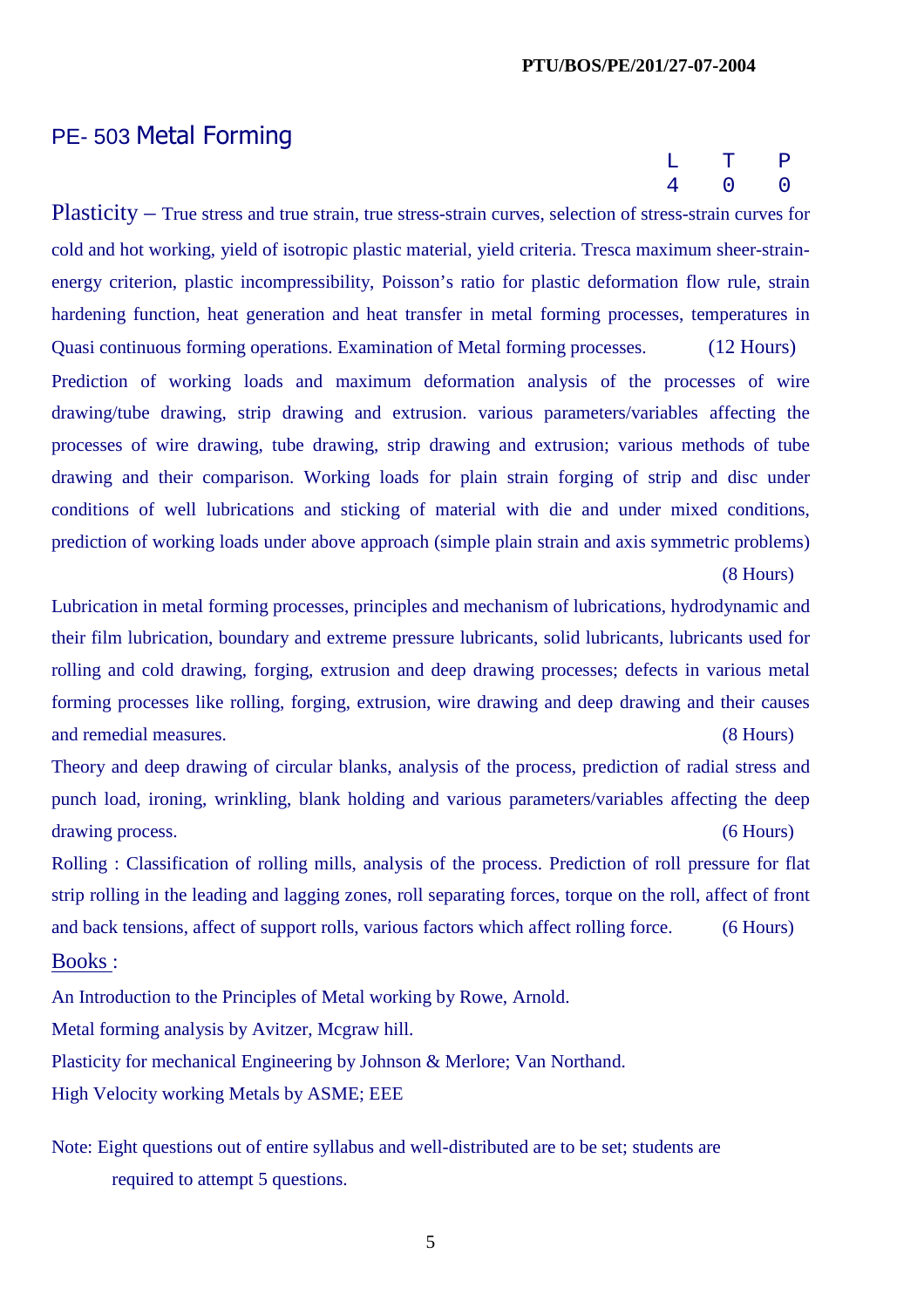# PE- 504 Welding Technology

| L T P |                     |  |
|-------|---------------------|--|
|       | $4\qquad 0\qquad 0$ |  |

Introduction: Basic classification of welding processes, weldability, weld thermal cycle, metallurgy of fusion welds, solidification mechanism and microstructural products in weld metal, epitaxial, cellular and dendritic solidification, metallurgical changes in weld metal, phase transformation during cooling of weld metal in carbon and low alloy steel, prediction of microstructures and properties of weld metal. Heat affected zone, re-crystallization and grain growth of HAZ, gas metal reaction, effects of alloying elements on welding of ferrous metals. (6 Hours) Welding Arc: Arc efficiency, temperature distribution in the arc; arc forces, arc blow, electrical characteristics of an arc, mechanism of arc initiation and maintenance, role of electrode polarity on

arc behaviour and arc stability, analysis of the arc. (5 Hours)

Coated Electrodes: Electrode coatings, classification of coatings of electrodes for SMAW, SAW fluxes, role of flux ingradients and shielding gases, classification of solid and flux code wires,

(5 Hours)

Fusion Welding reviews: Critical reviews of manual metal arc welding (MMAW) GTAW, GMAW, FCAW and CO welding processes, plasma arc, submerged arc welding, electro gas and electro slag welding, analysis of the process. (5 Hours)

Welding power sources: Arc welding power sources basic charters tics of power sources for various arc welding processes, duty cycles, AC, DC welding power source, DC rectifiers, thyristor controlled rectifiers, transistorised units, inverter systems. Arc length regulation in mechanised welding processes, (5 Hours)

Metal Transfer and Melting Rate: Mechanism and types of metal transfer, forces affecting metal transfer, modes of metal transfer, metal transfer in various welding processes, effective of polarity on metal transfer and melting rate. (5 Hours)

Solid State welding: Theory and mechanism of solid sate welding. Techniques and scope of friction welding, diffusion welding, cold pressure welding and ultrasonic welding. High energy rate welding. Analysis of the Process. (5 Hours)

Welding Techniques using Radiation energy: Technique, scope and application of the electron beam and laser welding processes. (5 Hours)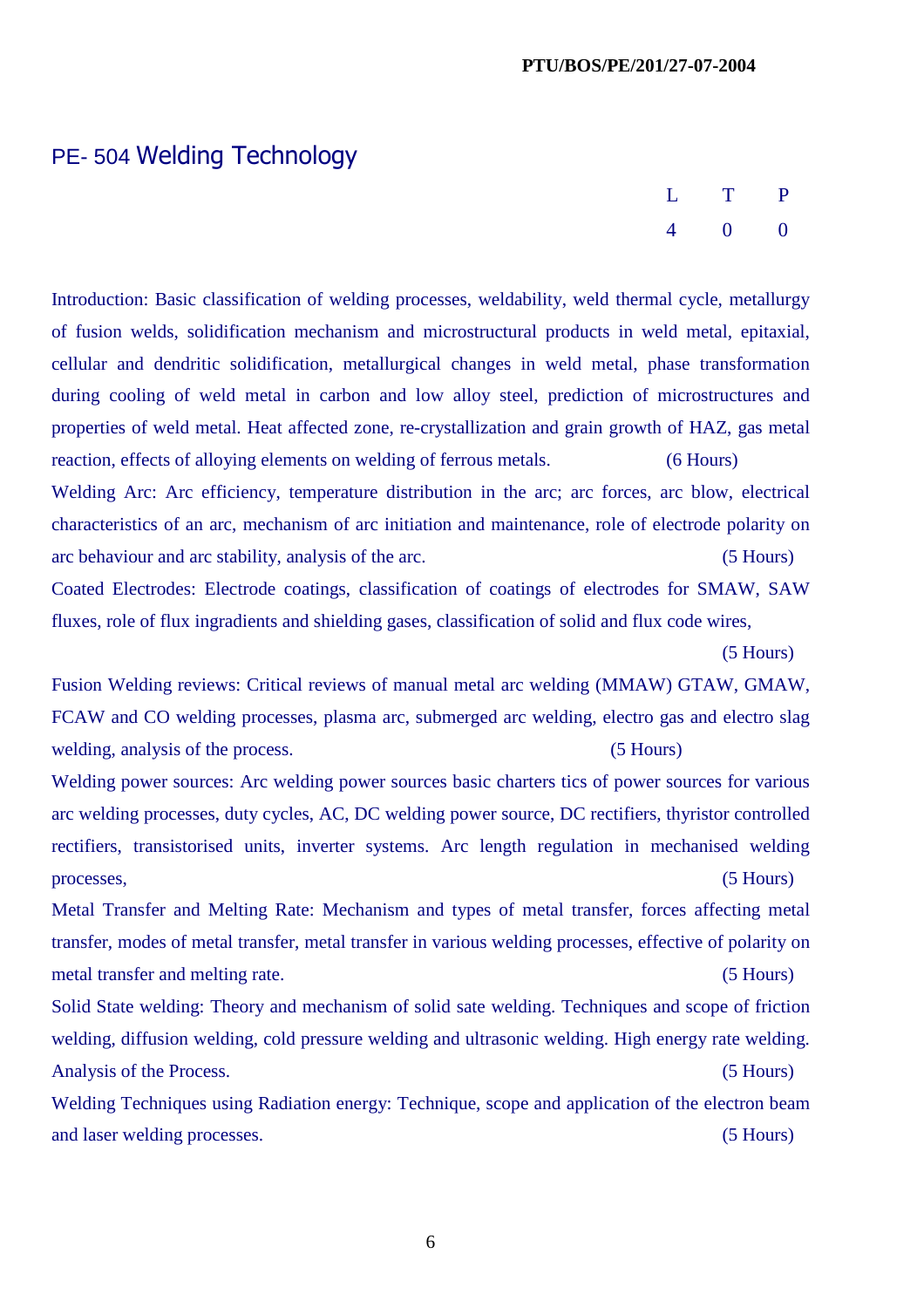#### Books:

Welding processes & technology by Dr. R.S.Parmar Khanna Publishers Welding Engineering & Technology by Dr. R.S.Parmar Khanna Publishers Modern Arc Welding Technology by S.V. Nandkarni Oxford & IDH publishing Co. Principles of Welding Technology by L.M. Gourd ELBS/ Edward Arnold The Physics of welding by Lancaster; Pergaman Press. The Metallurgy of welding by Lancster; George Allen & Unwin Ltd. U.K. Welding handbook, Vol. 1 & 2, seventh edition; American welding society. Metal Handbook, Vol 6, 73; ASME Procedure Handbook of ARC welding; Lincoln Electric Co. USA. The Solid phase welding of metals by Tylecote; Edward Arnold Pvt. Ltd. Welding & Welding Technology Richard L. Little, McGraw Hill. Welding Technology by Rossi; McGraw Hill. Welding Technology by Koenigsberger and Adaer; Macmillan.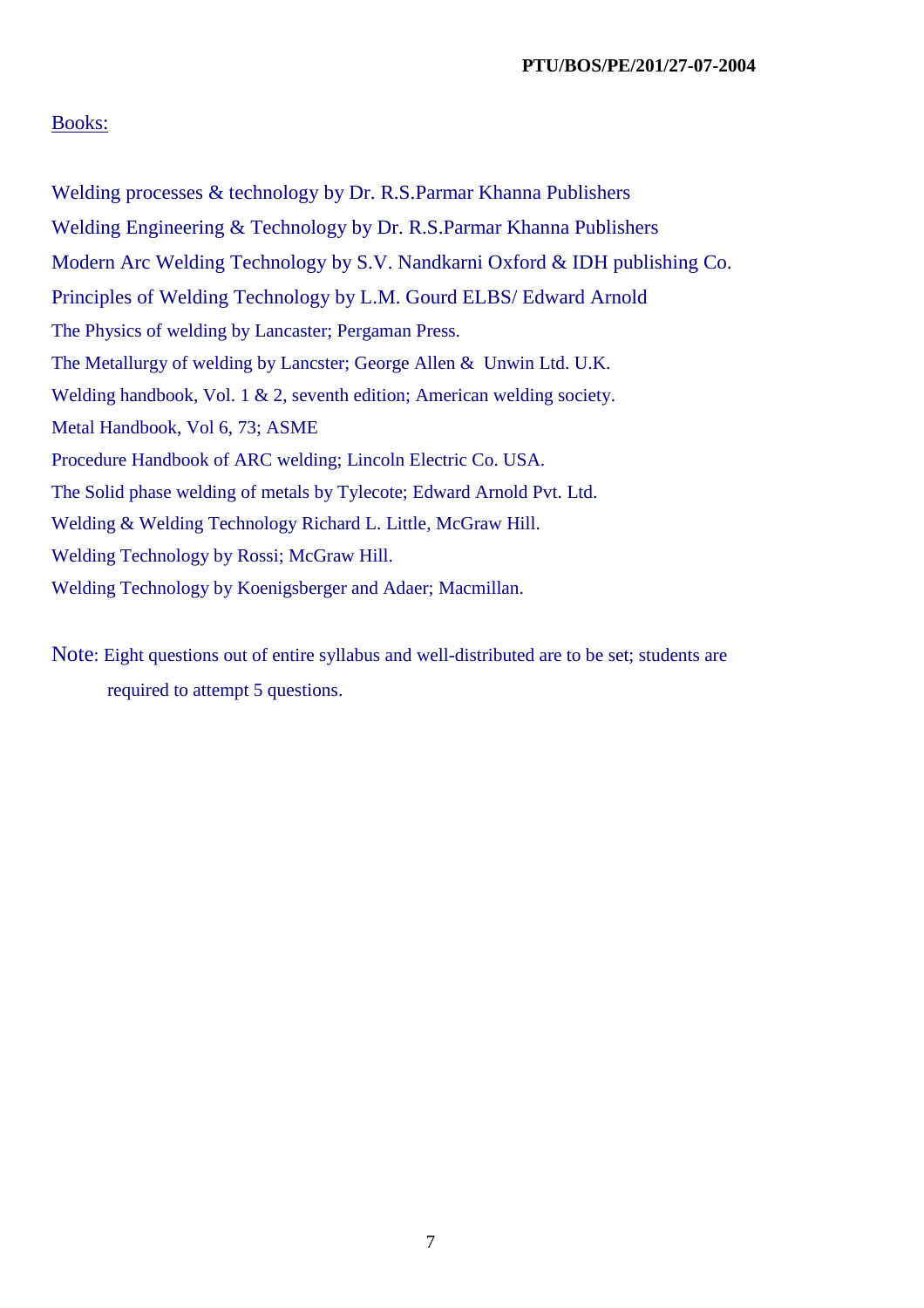## PE- 505 Computer Aided Design and Manufacturing

|  | L T P               |  |
|--|---------------------|--|
|  | $4\qquad 0\qquad 0$ |  |

Introduction: CAD/CAM contents and tools; history of CAD/CAM development; CAD/CAM market trends; Definition of CAD/CAM tools, Industrial look at CAD/CAM. (3 Hours) CAD/CAM Hardware: Introduction; types of systems; CAD/Cam systems evaluation criteria; input devices; output devices, hardware integration and networking; hardware trends. (3 Hours) CAD/CAM Software: Introduction; graphics standards; basic definition and modes of graphic operations; user interface; software modules, modelling and viewing; software documentation; software development; efficent use of CAD/CAM Software; Software trends. (5 Hours) Microprocessor based CAD/CAM: Introduction; several features, system implementation; hardware components and configuration; micro-based CAD software; file translation; operating systems, mechanical applications; micro-CAD trends; product distribution trends. (5 Hours) Mathematical Representation of Curves: Introduction; wire frame models; wire frame, entities, curves representation, parametric representation of analytical and synthetic curves, curve, manipulation; design and Engineering applications. (5 Hours) Mathematical Representation of Surfaces: Introduction, surface models, surface entities, surface representation, parametric representation of analytic and synthetic surfaces, surface manipulation. (4 Hours) Mathematical Representation of Solids: Introduction, solid models, solid entities, solid representation, fundamentals of solid modelling, half –spaces; boundary representation; constructive solid geometry sweep representation, solid modelling based applications; design and engineering applications. (4 Hours) Geometric Transformations: Introduction; transformation of geometric models, mappings of

geometric models; inverse transmission and mappings; projections of geometric models; design and Engineering applications. (4 Hours)

Mechanical Assembly and Tolerancing: Introduction; assembly modelling, representative schemes, generation of assembling sequences; tolerance concepts. (4 Hours)

Part Programming and Manufacturing: NC, CNC and DMC machines, part programming, manufacturing processes, process planning, tool path generation; design and Engineering applications. (4 Hours)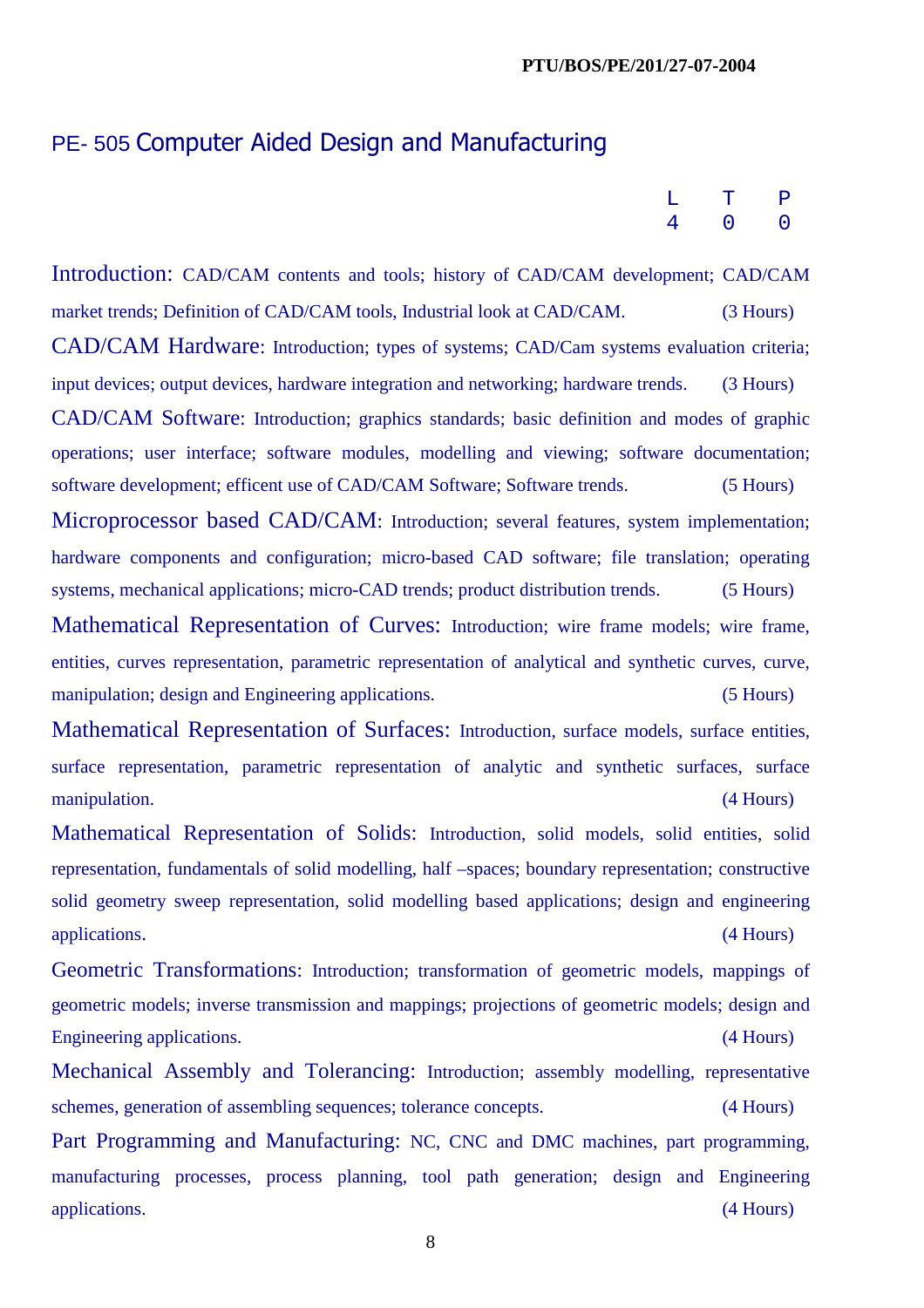## **Books:**

CAD/Cam by Mikell P. Groover Mecry Wo Elimmers, Jr. 1991.

The CAD/Cam Hand Book by Bedford Masa Chusetles.

Automation, Production Systems,and Computer Aided Manufacturing, Prentice Hall by Groover M.P.

Numerical Control and Computer Aided Manufacturing by Pressman, R.N. and William, J.E. John Wiley & Sons New York.

CAD/CAM Theory and practise by Ibrahim Zeid; Tata McGraw Hill, New Delhi (1998)

Note: Eight questions out of entire syllabus and well-distributed are to be set; students are required to attempt 5 questions.

### **PE--506 Lab-I**

**Max. Marks: 100** 

Time Allowed: 2hrs

One lab /field/industrial oriented project /problem will be allocated to each student related to the subjects related to the subjects taught in  $1<sup>st</sup>$  semester.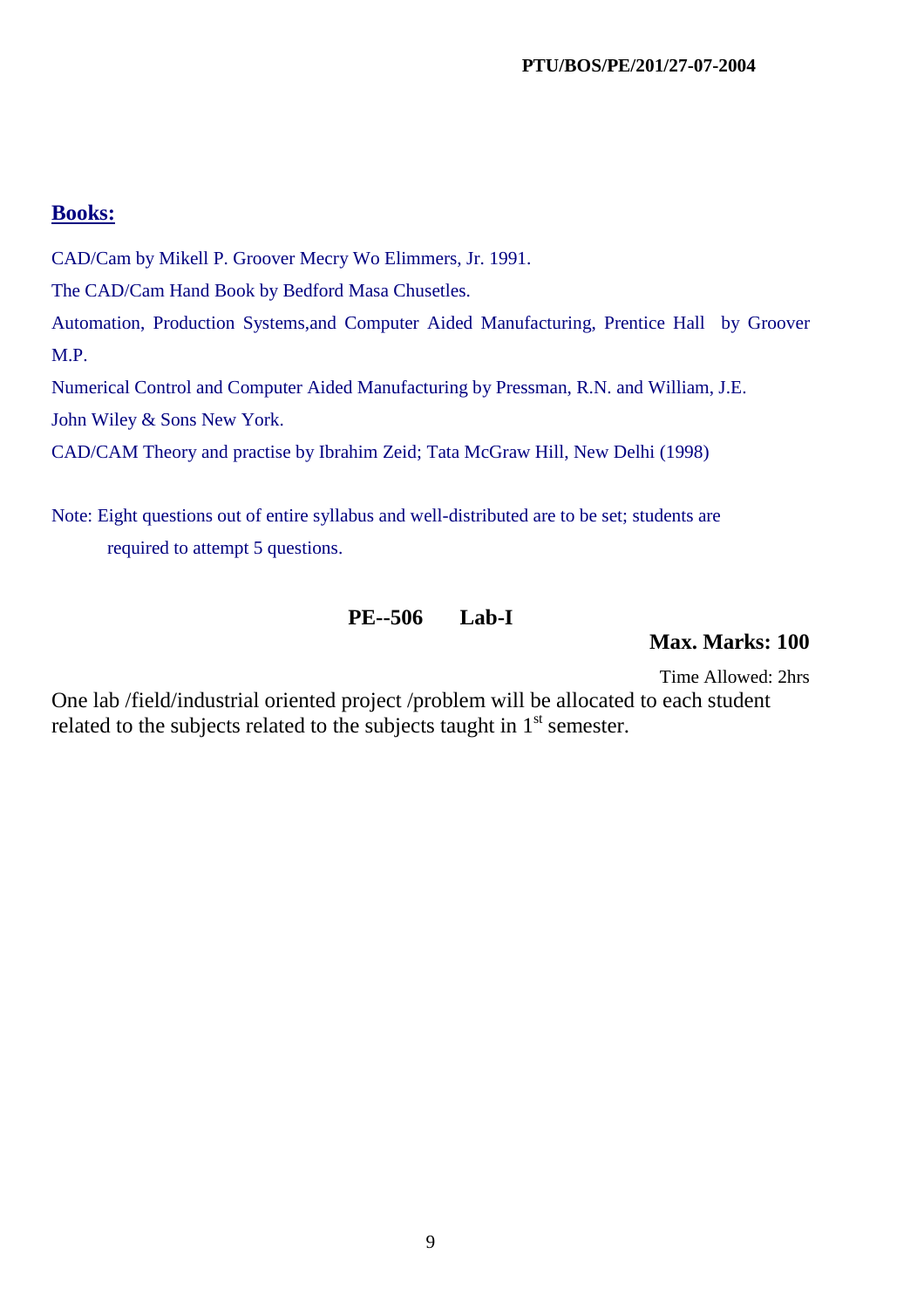# PE- 507 Non - Conventional Machining Processes

 L T P 4 0 0

New Technology, Introduction, Mechanical Processes, Abrasive jet Technology, Ultrasonic machining, whirling jet machining. Fundamental principles, process parameters, characteristics, Tool design, Metal removal rate-analysis, important part design, Analysis of the Process.

(10 Hours)

Chemical and Electro-chemical machining –Introduction. Principles & scheme, Process parameters, metal removal rate, dynamic and hydro-dynamic & hydro-optimisation, electrolytes.

(9 Hours)

EDM: Introduction-basic principles & scheme, circuitry controls, metal removal rate, machining accuracy, optimisation, selection of tool material and tool design, Di-electric, Analysis.

(8 Hours)

Laser Beam Machining & Electron beam machining back ground, production of Laser, machining by Laser and other applications, Electron beam action, Dimensionless analysis to establish correlation, behaviour EBM parameters. (8 Hours) High Velocity forming of metals, explosive forming principles and applications, Electro-hydraulic and other applications, Analysis of the process. (5 Hours)

#### Books:

Non-traditional machining methods; ASME. New Technology by Bhattayacharya; I.E. (India) Ultrasonic cutting by Rozenberg; Consultants Bureau; N.Y. Electro-spark maching of metals; Vol. 2 by Lazarenko; consultant Bureau; N.Y. Electro chemical maching by DE Baar; McDonald.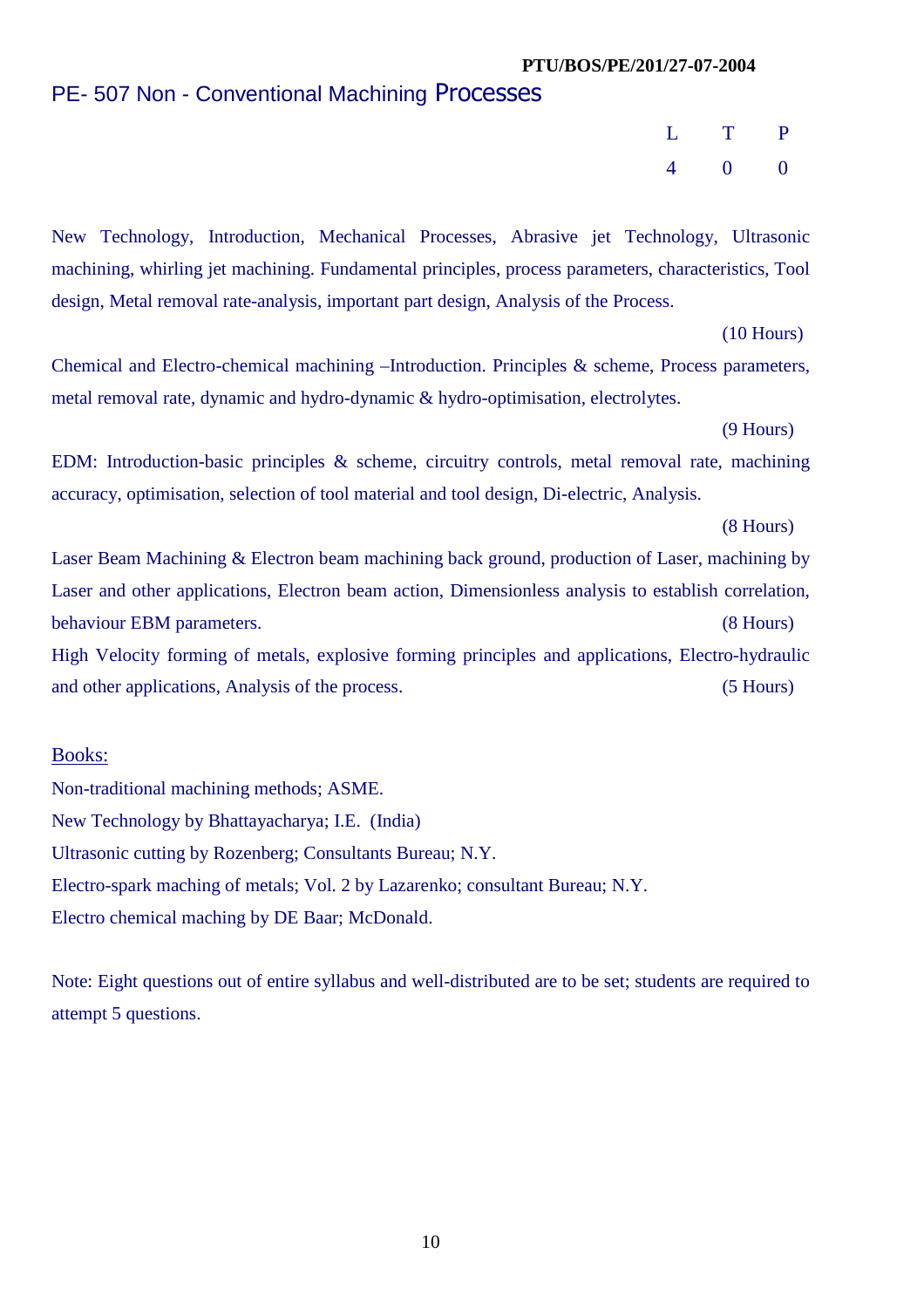## PE- 508 - Jig, Fixture & Die Design

|  | L T P         |  |
|--|---------------|--|
|  | $4 \t 0 \t 0$ |  |

Jigs and Fixtures: Elements of jigs and fixtures, costs calculations. Locating element, clamping elements, procedure in designing. Jig and fixtures: Fits and tolerances analysis. (4 Hours) Non-Standard clamping devices, centerlizers, equalizers, actuators (Pneumatic, hydraulic electric and electronic.) (7 Hours) Automatic loading and unloading devices. (6 Hours) Types of Frunions : Single, double and multi-axis and indexers. (6 Hours) Transfer line jigs & fixtures for the operation of Multi-drilling, boring, milling and grinding. (6 Hours) Assembly line fixtures. (4 Hours) Universal Jigs and Fixtures. (4 Hours) (3 and Fixtures. Transfer-devices, transfer machine, modulation-design concept, in process gauging. (7 Hours) Design of Dies: Elements of Dies and Punch. Types and design procedure, progressive dies, drawing die, bending die etc. Analysis (4 Hours)

#### Books:

Jigs and Fixtures Design by Franklin-D-Jones. Jigs and Fixtures by Colovin; F.H. and Massachusettes Institute of Technology. Jigs and Fixtures Design by Hardy; H.W. Jigs and Fixtures Design by Haughton; P.S. Jigs and Fixtures by Parson.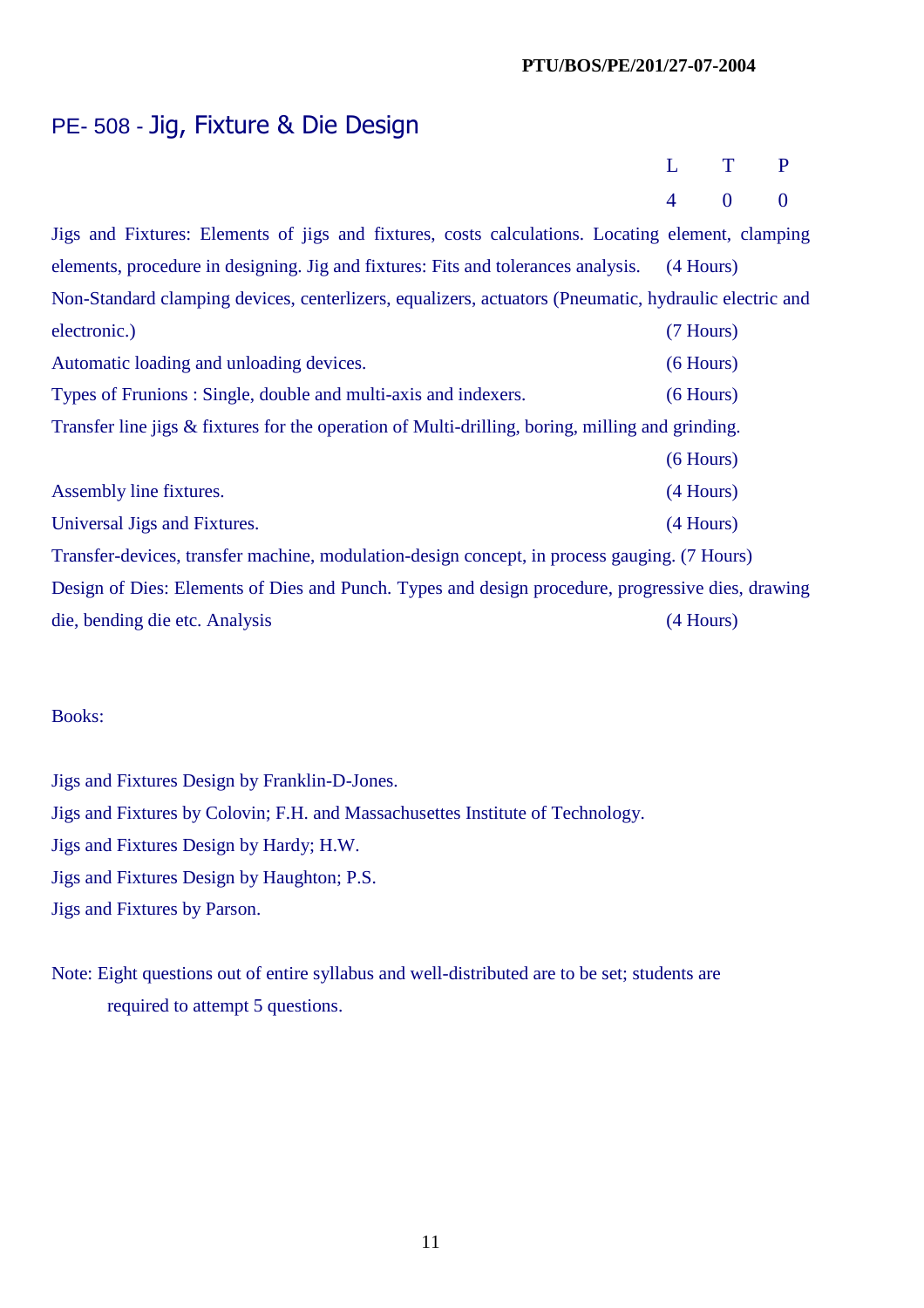# PE- 509 Production Planning & Control

|  | L T P         |  |
|--|---------------|--|
|  | $4 \t 0 \t 0$ |  |

Introduction; Pre-planning, market survey, machine and process capacity, capacity analysis; Effects of cyclic and random variations; Routing route sheets, common charts; Scheduling; various techniques of scheduling; Production order, despatching of production orders, job card Inventory control, inventory costs, lot size models, back orders and last sales, quantity discounts, safety, stock, elementary control under risk; Materials purchasing, quotations; Rate controls; Introduction to value analysis. (40 Hours)

Books:

- 1. Elements of Production Planning and Control by Eilon Macmillan.
- Note: Eight questions out of entire syllabus and well-distributed are to be set; students are required to attempt 5 questions.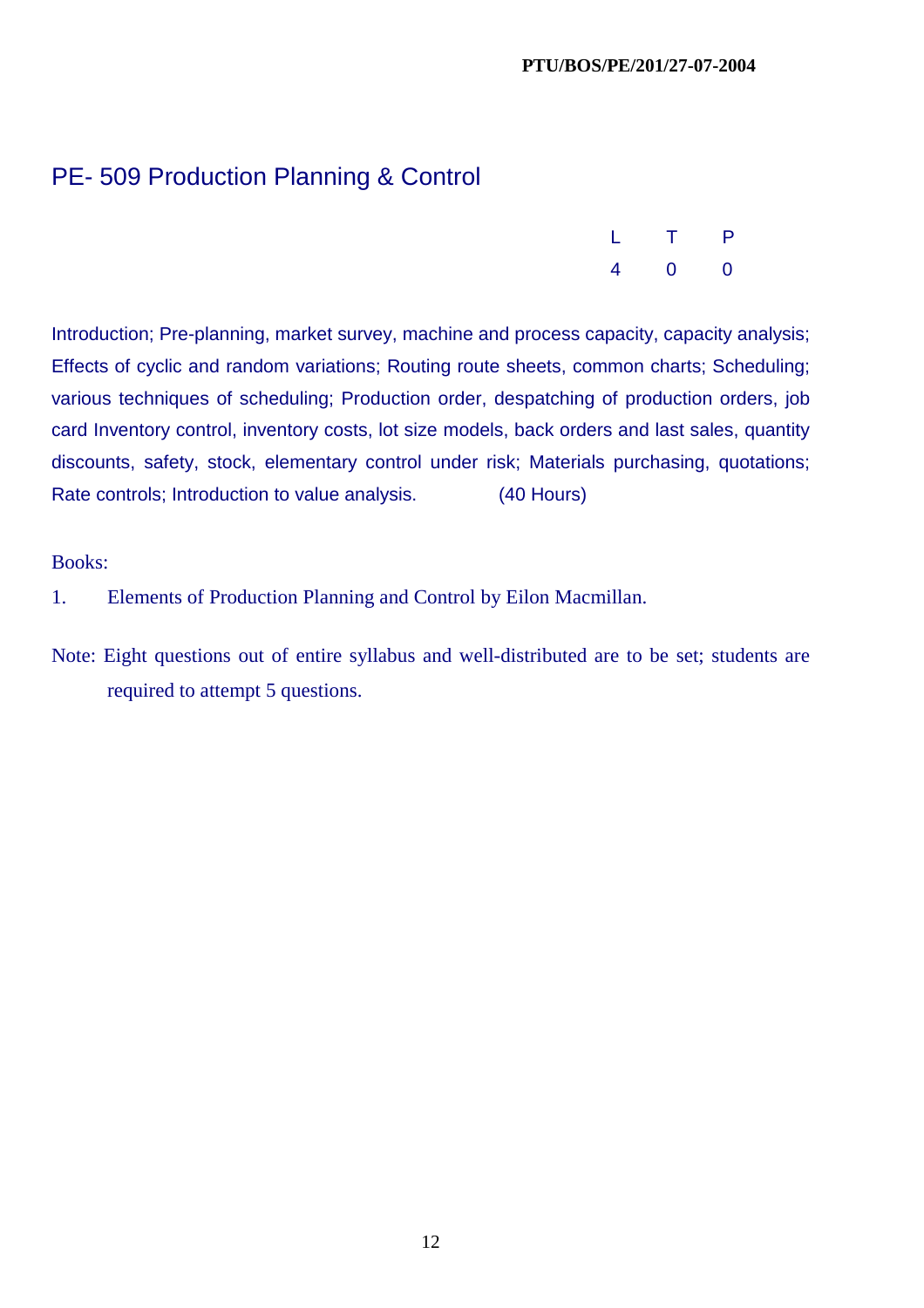# PE- 510 Machine Tool Design

 L T P 4 0 0

Introduction, Classification of machine tools, elements of machine tools, selection of speed and feed, gear box design various types of clutch systems, Sohopke and Report drives, double bond gears analysis, Lohr criterion for optimising double bond gear. (5 Hours)

Stepless drives, mechanical stepless drive analysis, hydraulic step less drive & circuit analysis, design features, throttle valves, tracer controlled hydraulic circuit, hydraulic servo controls, electrical stepless drive circuits and charters tics. (6 Hours) (6 Hours)

Strength and rigidity consideration, process capability and compliance, design of lathe bed, use of stiffness in bed, design of radial drill column and milling machine column. (3 Hours)

Analysis of spindle bearings, slides and guides, design of spindle/arbor, antifriction and journal bearings, hydro-dynamic action in slides, analysis of hydrostatic bearings, roller guides, recirculating ball analysis, stick slip motion in guides-models, force analysis of lathe guide ways. (6 Hours)

Vibrations of machine tools and dynamic rigidity: Effects of vibrations, source of vibrations, self excited vibration, single degree of freedom chatter, velocity principle and related models, regenerative principles, chatter in lathe, drilling milling and grinding. Tlusty and palace model, Peters model, elimentation of machine tool structures matrix, finite elements and lumped constant models. (7 Hours)

Automation: Automation drives for machine tools, degree of automation, semi-automatics, analysis of collect action, design, of collet, bar feeding mechanism, tooling layout, single spindle, multispindle automatic, transfer machine, indexing Geneva mechanism, analysis, Swiss type automatic machine loading and unloading. Transfer-devices, modular –design concept in process gauging.

(7 Hours)

Control system of machine tools : Control: Mechanical, electrical, hydraulic, numerical, fluidic, basic principle of cam control, hydraulic controls, fluid controls, numerical controls, feed back systems, primary systems programming. Basic Devices, adaptive control. (6 Hours) Books:

Machine tool design by Mehta; Tata Mc Graw Hill.

Principles of machine Tools by Sen & Bhattacharya; New Central Book Agency.

Machine Tool design by Basu & Pal; Oxford & IBH

Machine tool Design Vol. I to IV by Acherkan; Mir Publishers.

Design principles of Metal cutting machine tools: Koerigsberger; Pergaman Press.

Note: Eight questions out of entire syllabus and well-distributed are to be set; students are

required to attempt 5 questions.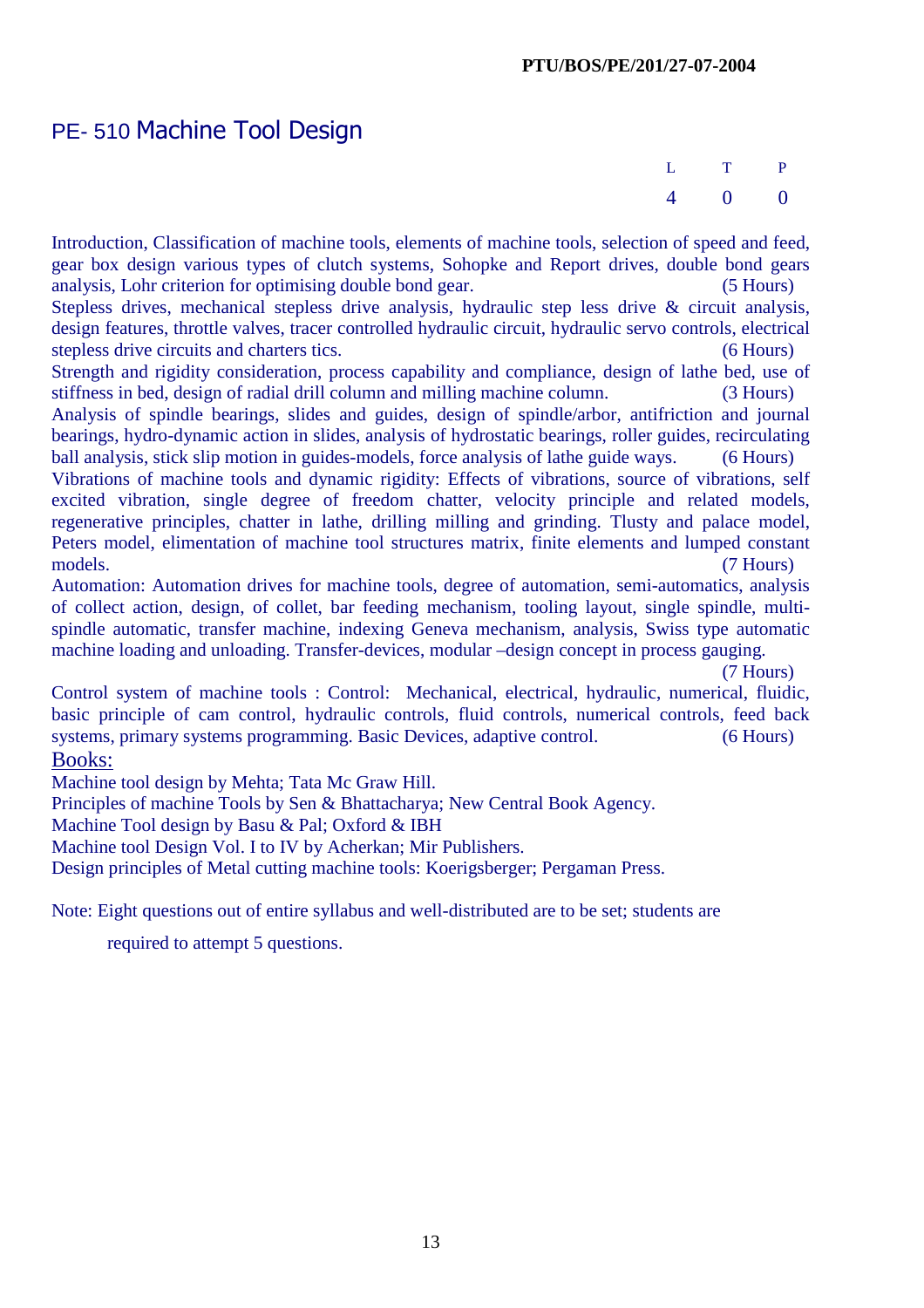# PE- 511 Cutting Tool Design

|  | L T P                 |  |
|--|-----------------------|--|
|  | $4 \qquad 0 \qquad 0$ |  |

Fundamentals of Cutting tools design, cutting tools and their principal elements, Tool geometry, system of nomenclatures and their interrelations, setting for the grinding of various basic cutting tool (turning, drilling, milling) (8 Hours) Tool materials, developments of various tool materials, their relative characteristics, modern trend in tool development, concept of tool life. (5 Hours) Single point tools; purpose and principle types and their characteristics, design procedure of single point tools, design of various high production tools, design of carbide tools. (5 Hours) Form tools; purpose and types, design procedure and sharpening. (3 Hours) Drills; purpose and principal types and their construction and geometry, development in the shape of twist drills analysis. (3 Hours) Milling Cutters; Purpose and types and their construction procedure of profile sharpened and form relieved cutters, design of hobs, analysis. (4 Hours) Broaches: Purpose and types, design features of various broaches. (3 Hours) Introduction of numerically controlled tools and their applications. (3 Hours)

## Books:

Principles of machine tools By Sen & Bhattacharya; New Central book Agency. Metal cutting theory and cutting tool design by Arshinov & Alekreev; Mir Publishers. Principles of Metal cutting By Shah; Oxford. IBH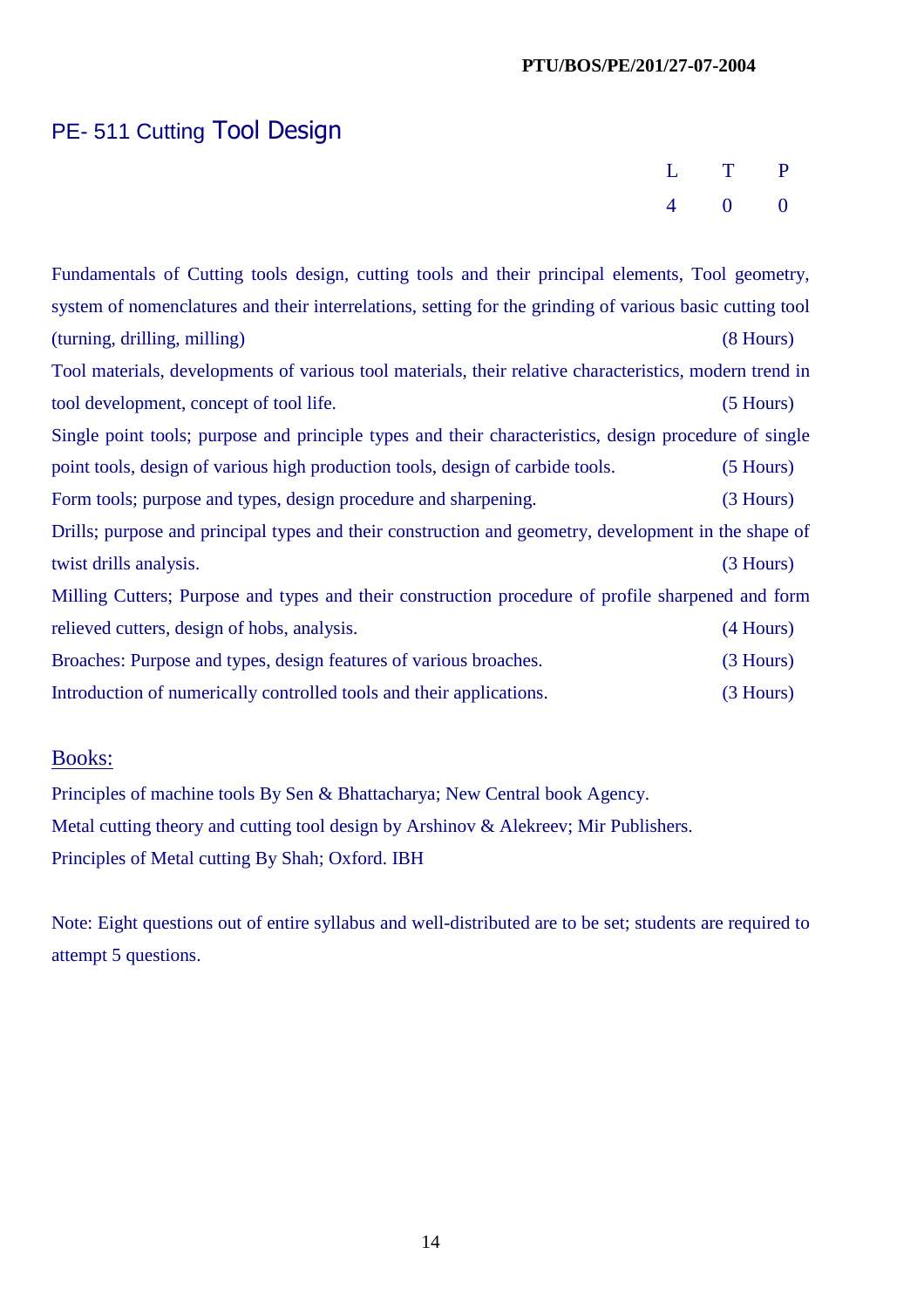# PE- 512 Industrial Tribology

|  | L T P                 |  |
|--|-----------------------|--|
|  | $4 \qquad 0 \qquad 0$ |  |

## Introduction:

Friction, wear and lubrication, types of egg. Contacts: conforming and non-conforming. Types of motion; rubbing sliding. Oscillating. Rolling. and Surface of interactions: elastic and plastic deformations. Properties of materials. Surface energy and flash temperature theory. (8 Hours) Friction:

Laws of sliding friction, concept of adhesion, Tabor's mode off friction elastic thermo friction, rolling friction, measurement of friction. (7 Hours)

#### Wear:

Laws of wear. Types of wear such as adhesive, declamination, abrasive, fatigue, corrosive, fretting, erosive, electrical and oxidative. Measurement of wear in dry at me sphere and different environments. Prevention and control of wear and friction in machines, wear of cutting tool and dies, study of abrasion in grinding, lapping and honing. (5 Hours)

#### Lubrication:

Mechanisms of lubrication, Boundary. Squeeze film hydrodynamic and elasto hydro-dynamic and hydro static lubrications plasto hydrodynamic lubrication, solution of Reynolds's equation in two and three-dimensional flow. Pressure distribution load carrying capacity friction forces in oil film and Co-efficient of friction in joumal bearing. Sold lubricants types and applications. (5 Hours) Bearing Design:

Design of bearing: clearance in journal bearing. minimum film thickness, sommar-field Number, Oil

grooves and flow of oil in axial and circumferential grooves ca vi tat ions and turbulence in oil

bearings. Heat generation and cooling or bearing Hydrostatic and dynamic and their applications in

machine Tools. Design of air bearing and other gas bearing. (5 Hours)

## Rolling Friction:

Reynold's slip, Heathe cote concept selection of roller bearings and their methods of lubrication

design aspects and modes of bearing failures and elasto hydro dynamic lubrication. (5 hours)

#### Solid Lubricants:

Their applications in metal forming processes. (5 Hours)

#### Books:

I. Sharma Aggarwal, A Test Book, Kataria

- 2. Main Engg. Hand Book, A M/c Desig.'., McGraw Hill.
- 3. Industrial Tribology, Tribology failures and their analysis, Dr. B.S. Prabhu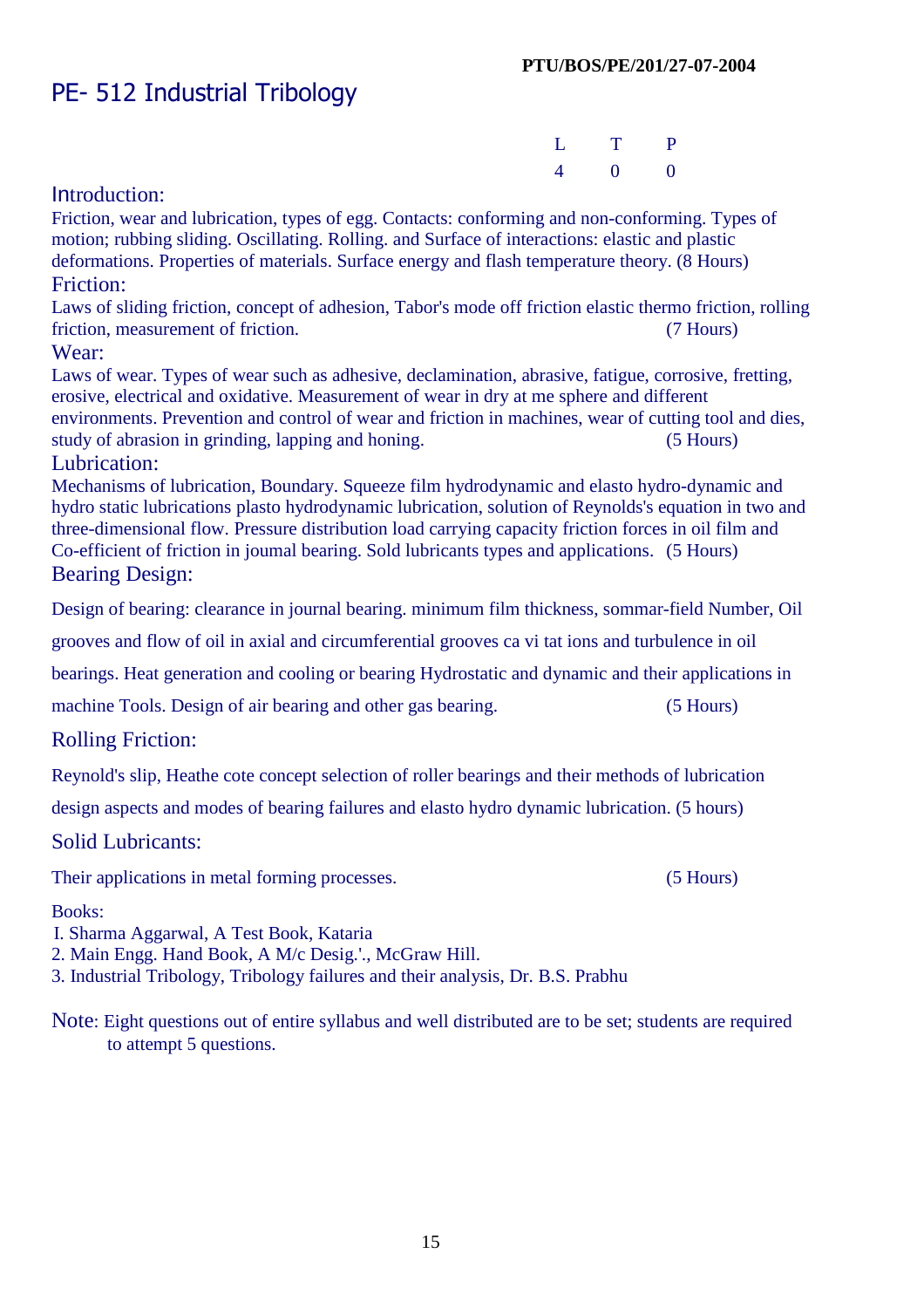# PE- 513 Diagnostic Maintenance and Monitoring

|  | $L$ T P |  |
|--|---------|--|
|  | 4 0 0   |  |

| Introduction to maintenance techniques. Preventive and predictive Maintenance         | $(6$ Hours) |
|---------------------------------------------------------------------------------------|-------------|
| <b>Observational and Estimation Techniques.</b>                                       | $(4$ Hours) |
| Non-Destructive Testing.                                                              | $(5$ Hours) |
| <b>Malfunction Analysis of Materials.</b>                                             | $(6$ Hours) |
| Wear Analysis through thermography and Ferrography                                    | $(6$ Hours) |
| Application of Diagnostic Maintenance to Industrial Machines and plants such as Sugar |             |
| Industry, Textile Mills, Thermal Power plants and Railways.                           | $(6$ Hours) |
| Maintenance planning and control of a large factory, work planning and work control.  |             |
|                                                                                       | $(5$ Hours) |

Replacement Analysis. (5 Hours)

## Books:

Maintenance planning and control- Kelly, A. Buttersworth & Co. 1984 Maintenance and spare parts Management – Krishanan G, Prentice Hall – 1991.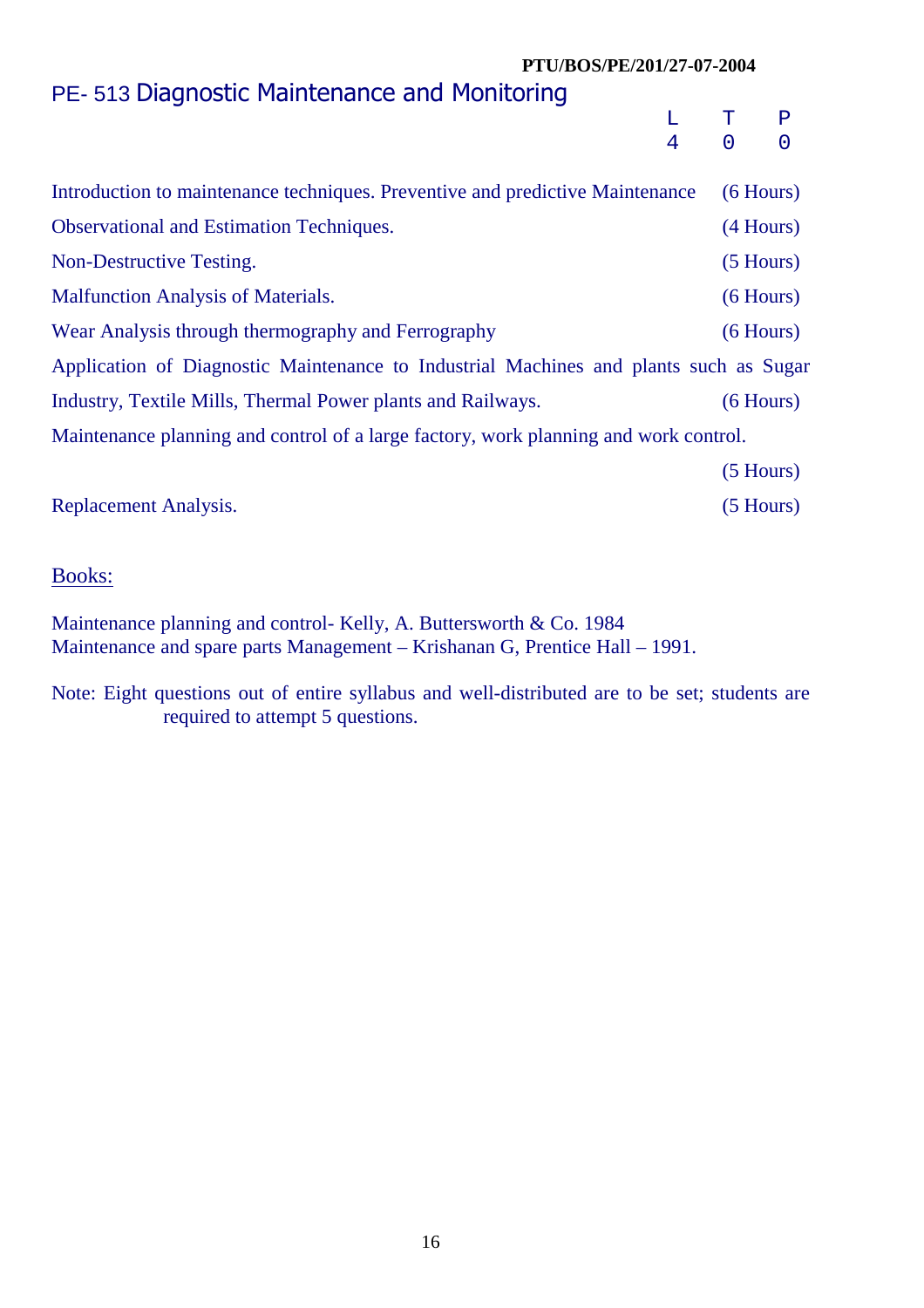# PE- 514 Advanced Operations Research

 $L$  T P 4 0 0

Linear Programming: The Theory of simplex solution, alternative optimal solution, unbounded solutions, infeasible solutions, formulation of LP models for Production scheduling, network planning, inventory Maintenance and capital budgeting and similar industrial problems. Two phase method, revised simpler method and dual simplex method sensitivity analysis. The dual problem and its role for post optimality analysis. The transportation and assignment models. Travelling salesman model, and their industrial applications. (9 Hours)

Dynamic Optimisation Models: Formulation of dynamic optimisation models for common Industrial problems. Optimisation of non-linear objective function by dynamic programming.

(6 Hours)

Non-linear Optimisation Models: Non-linear objective queuing function o f unconstrained variables, quadratic programming. (5 Hours) Queues Models: Queing with single and parallel channels with limited and unlimited service. Bulk input, bulk service, priority queue discipline. (5 hours) Simulation Models: Generation of Random number. Use of Coeff. random numbers for system simulation. Use of computers for system simulation. (5Hours) Heuristic Models: Need for heuristic programming, examples of heuristic models for travelling salesman problems, facilities design and assembly line balancing. (5 Hours) Optimisation techniques :Introduction, theory and algorithms; classical method; non-linear optimisation, unconstrained optimisation, constrained optimisation; langrangian multiplier

method. (5 Hours)

#### Books:

Fundamental of Operation research by Ackoff & Sasieni : wiley Eastern. Principles of OR with applications to managerial decisions by Wagner; Prentice Hall Introduction to OR by Hillier & Lieberman Holder day. Operation Research by PK Gupta & DS Hira.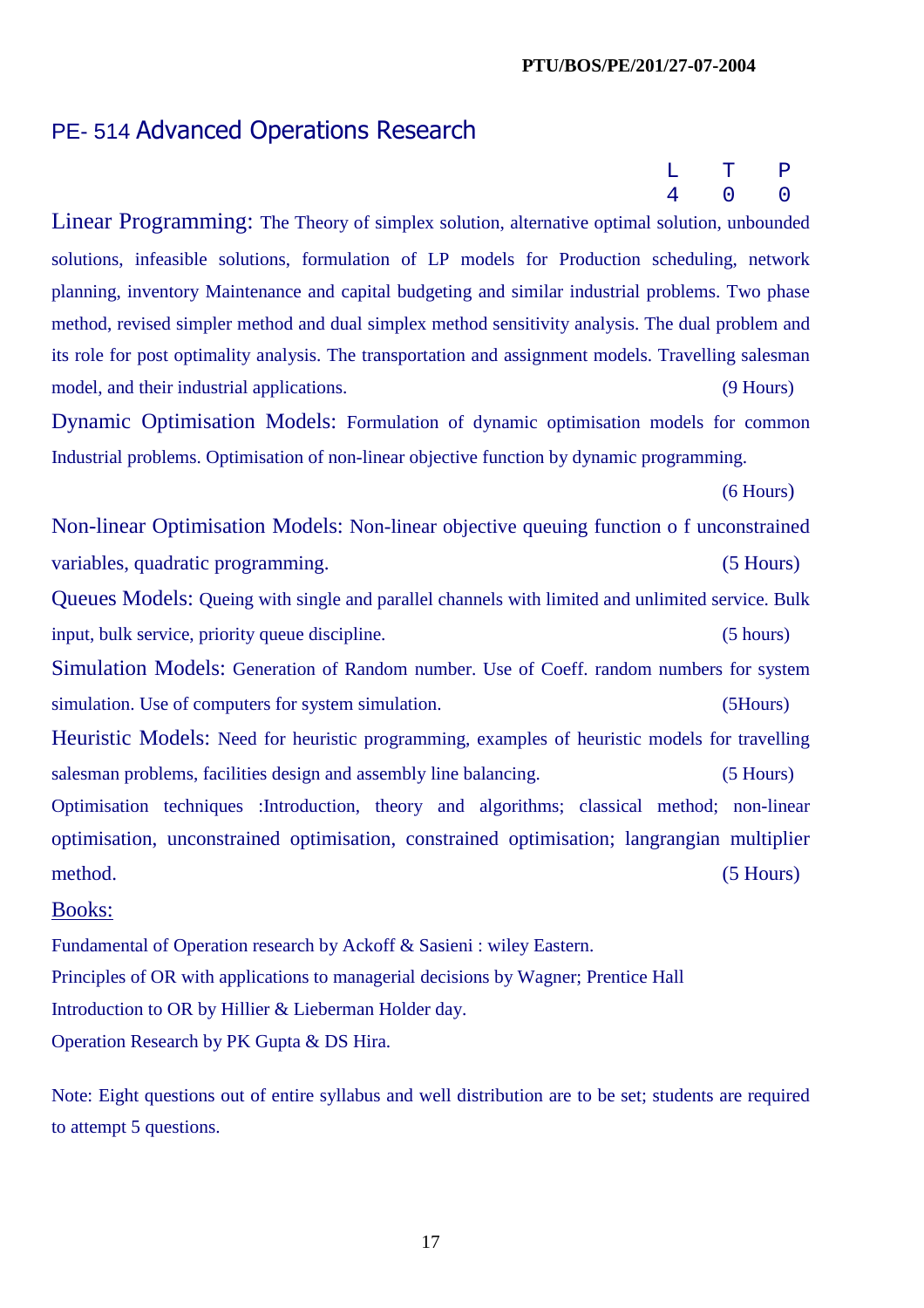# PE- 515 Management of Production Systems

| L T P |                       |  |
|-------|-----------------------|--|
|       | $4 \qquad 0 \qquad 0$ |  |

Systems Theory and concepts: Systems defined, functional elements of a system, general system theory, systems theory and organization, systems concept and management. The systems approach, planning and systems concepts. Control and systems concepts, Information and systems concepts.

(7 Hours)

Quantative techniques of system analysis: Systems analysis, problem solving, scientific method, mathematical analysis, models, computer techniques of analysis. Linear programming input output analysis, queuing Monte-Carlo techniques, Simulation, Industrial dynamics (7 Hours) Behavioural Aspects of System Design: The motivation factors in System design, leadership factors in system design. The need for systematic human relationships, the need for systems change, resistance to change, behavioural consequences of system changes, Microanalysis of complex, manmachine open systems, concept as a basis of human integration, meeting the human and social problems. (7 Hours)

Flow system: Increasing complexity in distribution and production, increasing cost of a distribution, the total flow system, planning the transformation, service system, integrating systems. (6 Hours) Program Management: Impact of advancing Technology, large scale integrating system. Program Management, concept functional stages of program-management organisational modifications, matrix organization, applications of program Management. (7 Hours) Management Cybernetics: Management cybernetics in controlling a manufacturing firm, production and inventory control systems, production, inventory, and employment control systems, the enterprise control systems. (6 Hours)

#### Books:

Elements of production planning and control by Eilon; Macmillan. Automatic Production system and computer integrated manufacturing by Groover; Prentice Hall. Manufacturing systems Engineering by Hitachi; Taylor & Francis. Hitogni. Manufacturing systems and Analysis by Baudin ; Yourdon. Management of systems by Nauhria, R.N. & Parkash, Rajnish. Modern Production Management by Elwood, S. BuffaWiley, Eastern (1984) Production/ Operations Management by Rishards I. Koin TMH (1979)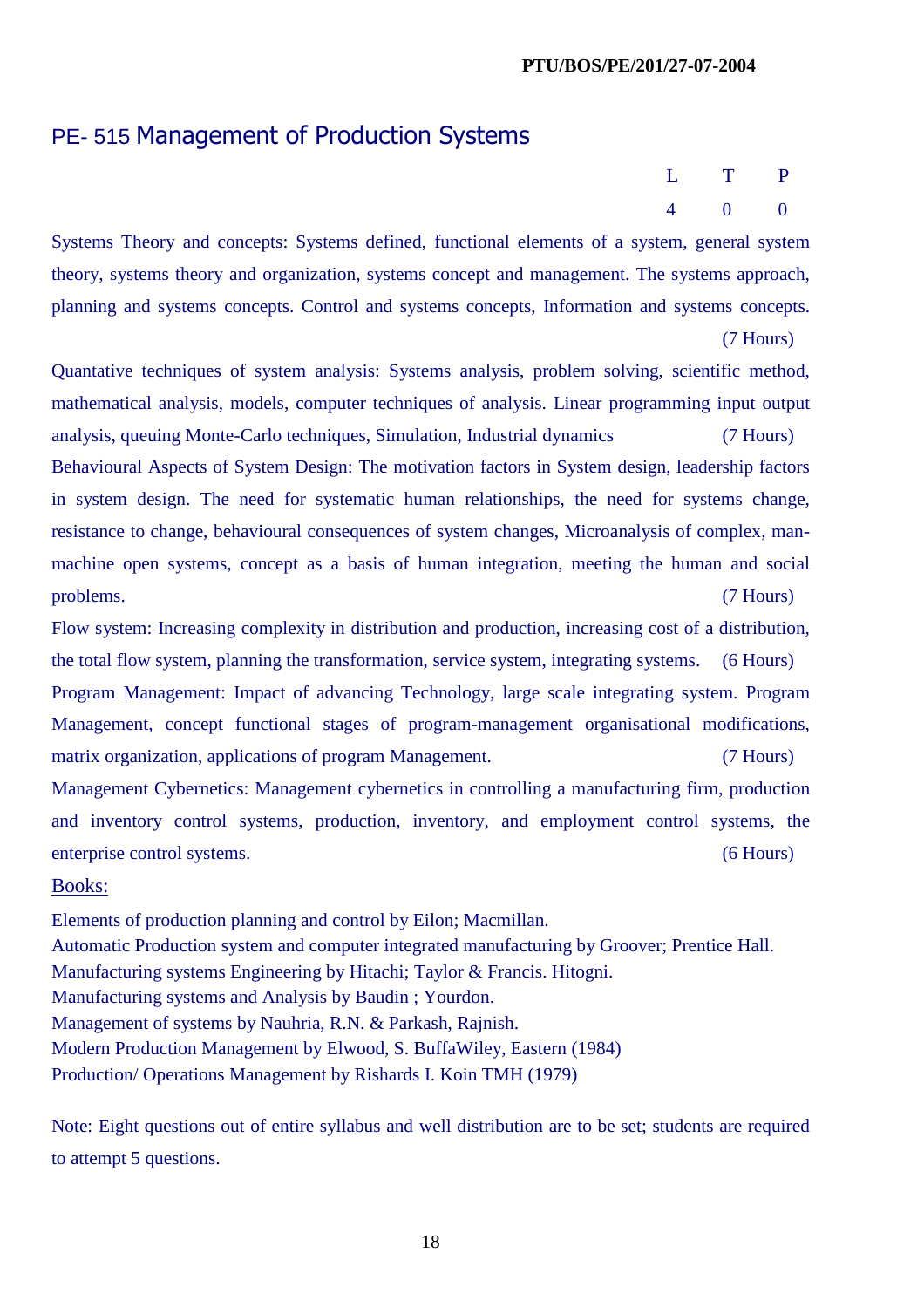# PE-516 - Simulation of Industrial Systems

|  | L <sub>T</sub> P |  |
|--|------------------|--|
|  | 4 0 0            |  |

- 1. Introduction and overview, concept of system, system environment, elements of system, system rnodeling, types of models, Monte Carlo method, system simulation, simulation - a management laboratory, advantages & limitations of system simulation, continuous and discrete systems.
- 2. Simulation of continuous systems: characteristics of a continuous system, comparison of numerical integration with continuous simulation system. Simulation of an integration formula.
- 3. Simulation of discrete system: Time flow mechanisms, Discrete and continuous probability density functions. Generation of random numbers, testing of random numbers for randomness and for auto correlation, generation of random variates for discrete distribution, generation of random variates for continuous probability distributions-binomial, normal, exponential and beta distributions; combination of discrete event and continuous models.
- 4. Simulation of queuing systems: Concept of queuing theory, characteristic of queues, stationary and time dependent queues, queue discipline, time series analysis, measure of system performance, Kendall's notation, auto covariance and auto correlation function, auto correlation effects in queuing systems, simulation of single server queues, multi server queues, queues involving complex arrivals and service times with blanking and reneging.
- 5. Simulation of inventory systems: Rudiments of inventory theory, MRP, in-process inventory. Necessity of simulation in inventory problems, forecasting and regression analysis, forecasting through simulation, generation of Poisson and Erlang variates, simulation of complex inventory situations.
- 6. Design of Simulation experiments: Length of run, elimination of initial bias, Variance, Variance reduction techniques, stratified sampling, antipathetic sampling, common random numbers, time series analysis, spectral analysis, model validation, optimization procedures, search methods, single variable deterministic case search, single variable non-deterministic case search, regenerative technique.
- 7. Simulation of PERT: Simulation of maintenance and replacement problems, capacity planning, production systems, reliability problems, computer time sharing problem, the elevator system.
- 8. Simulation Languages: Continuous and discrete simulation languages, block structured continuous languages, special purpose simulation languages, SIMSCRIPT, GPSS SIMULA importance and limitations of special purpose languages.

| <i>RORTONO COURS.</i>                          |              |                         |
|------------------------------------------------|--------------|-------------------------|
| Simulation and Modelling                       | Loffick      | <b>Tata McGraw Hill</b> |
| <b>System Simulation with Digital Computer</b> | Deo Narsingh | <b>Prentice Hall</b>    |
| <b>System Simulation</b>                       | Hira, D.S.   | S. Chand & Co.          |
| <b>Computer Simulation and Modelling</b>       | Meelamkavil  | <b>John Willey</b>      |
| <b>System Simulation</b>                       | Gerden       | Prentice hall           |

Note: Eight questions out of entire syllabus and well distribution are to be set; students are required

to attempt 5 questions.

Reference books: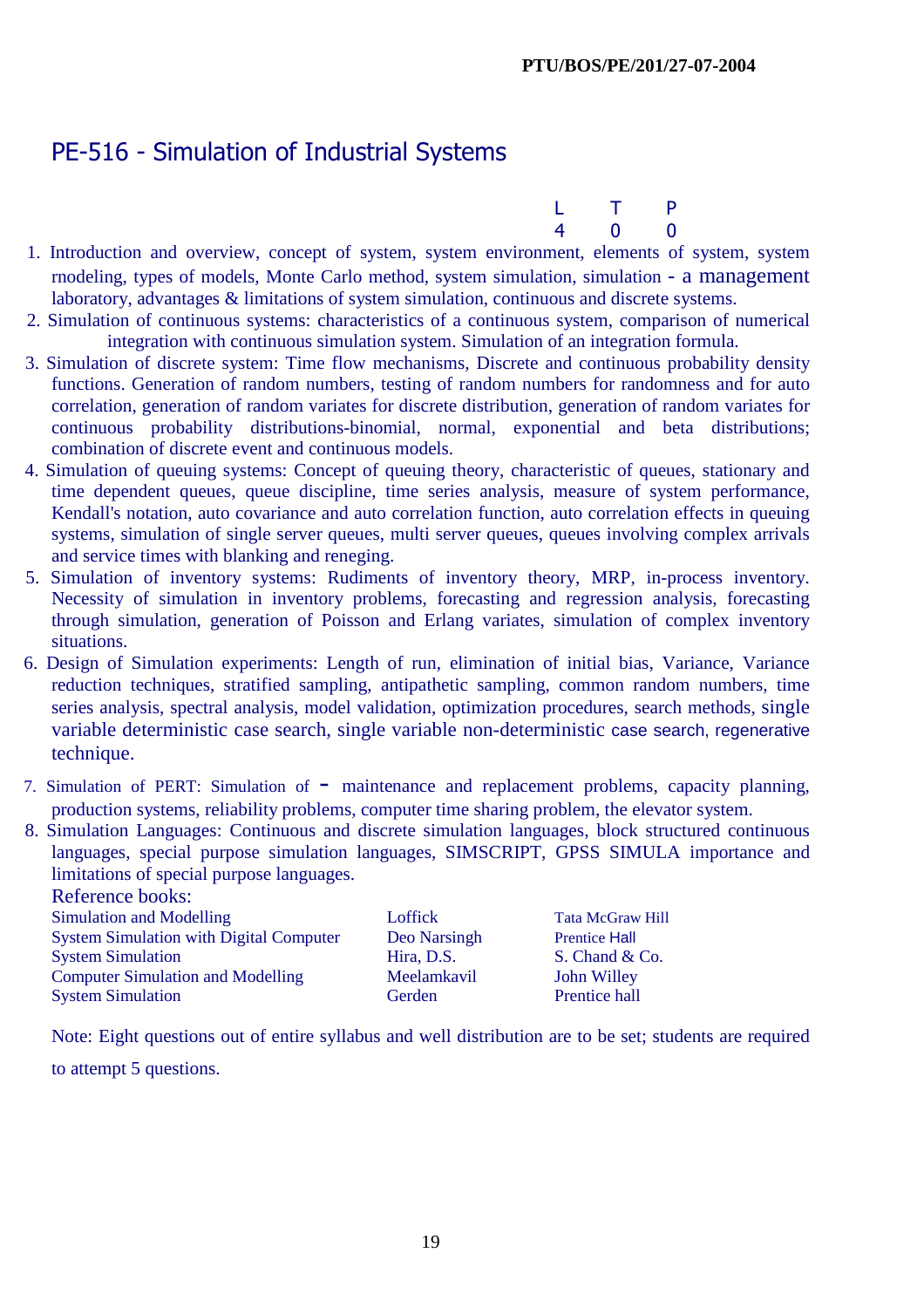# PE- 517 Materials Technology

**L** T P 4 0 0

Material science fundamentals. Properties of single and multiphase. Materials. Fatigue, creep and fracture process. Ferrous materials and alloying properties. Engineering properties of non-ferrous and refractory materials-ceramics, plastics, fibre reinforced and composite materials. Environmental degradation of materials and surface modification techniques. Non-Destructive testing. (40 Hours)

References:

- 1.Physical Metallurgy Principles by R.E. Reed Hill (Van Nostrand)
- 2. Engineering Physical Metallurgy & Heat treatment by YU. Lakhtin (Mir Publishers)
- 3. Physical Metallurgy for Engineers by D.S. Clark & W.R. Varney (CBS)
- 4. Engineering Physical Metallurgy Part 1 by R.A. Higgins
- 5.Solid State Transformation by V. Raghavan [Prentice Hall]
- 6. Phase Transformations in Materials by A.K. Jena & M.C. Chaturvedi (Prentice Hall)
- 7. An Introduction to Metallurgy by A. Cottrell (ELBS)
- 8. Material Science & Engineering by V. Raghavan.
- 9. Introduction to Material Science for Engineers by James F. Shackelford. (Macmillan Publishing co. New York.)
- 10. Non-Destructive Testing techniques by Shirvastav.
- 11. Non-Destructive Testing hand books of American Society of Non-Destructive Testing.
- Note: Eight questions out of entire syllabus and well distribution are to be set; students are required to attempt 5 questions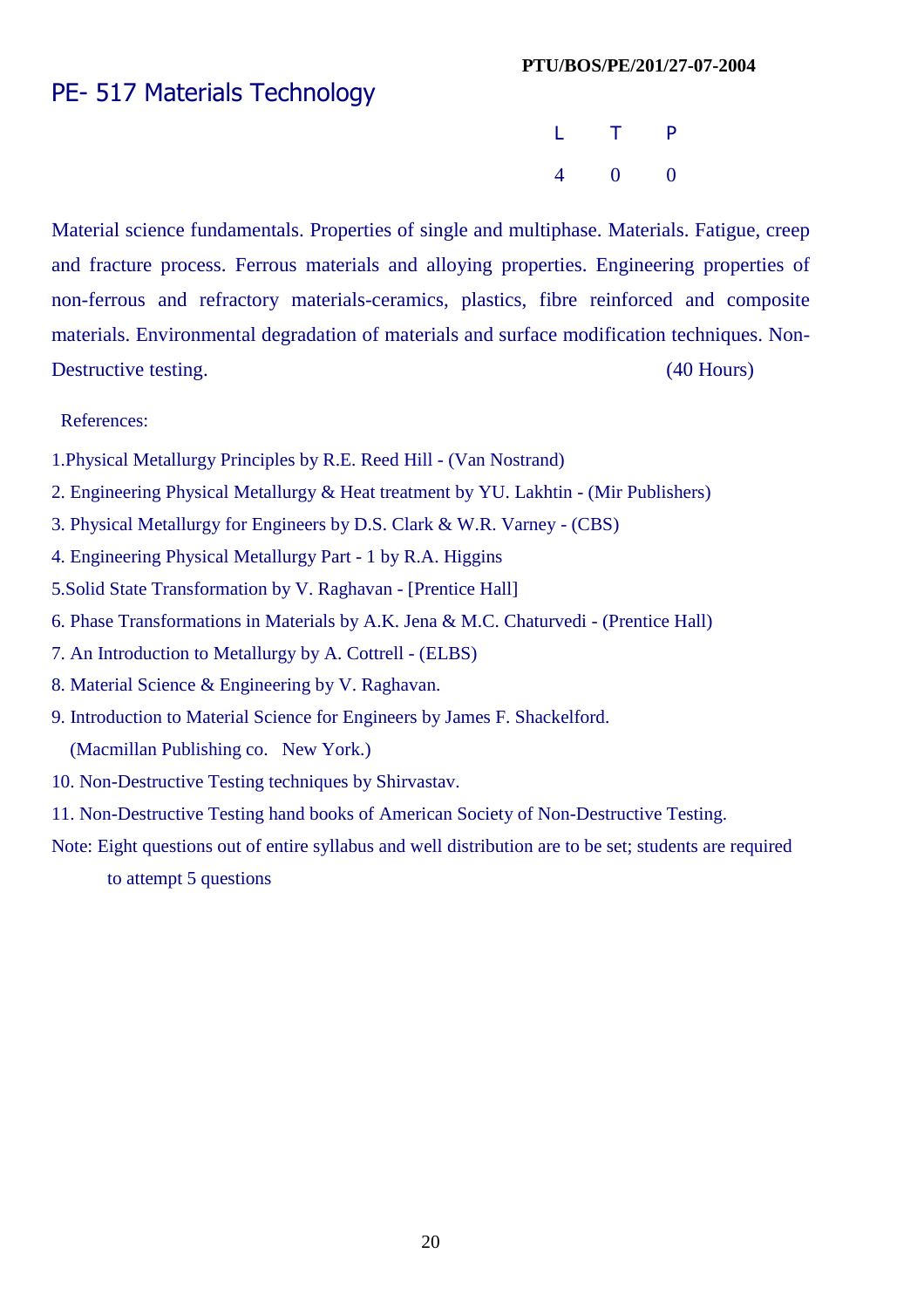### **PE--518 Lab-I**

#### **Max. Marks: 100**

Time Allowed: 2hrs

One lab /field/industrial oriented project /problem will be allocated to each student related to the subjects related to the subjects taught in  $2<sup>nd</sup>$  semester.

## PE- 519 Mechatronics

|  | $L$ T P             |  |
|--|---------------------|--|
|  | $4\qquad 0\qquad 0$ |  |

Control Engineering: Open loop and closed loop control system, system components, hydraulic, thermal, pneumatic processes and their electrical analogies. (6 Hours) Process Control: Concept of measurement of electrical and non-electrical parameters, displacement, force, temperature, pressure etc. and related signal conditioning techniques. Valves, drives and actuators, PID controllers, multivariable and multi-loop processes, basic circuits using pneumatic and PLC's. (15 Hours) Sensors and Signal Conditioners: Transducers for Industrial processes, signal conditioning, output devices and displays. (6 Hours) Microprocessors and Interfacing: Microprocessors/ Microcontroller architecture and programming memory, Input/output operations and interfacing, peripherals, typical applications of Microprocessors, system design concept through case studies. (13 Hours) Book : Computer Control of Manufacturing system by, Koren, McGraw Hill.

Production Systems and CIM, Groover, PHI.

Flexible Manufacturing systems, by Maleki, Prentice Hall.

Feedback Control Systems, BC. Kuo, PHI.

Measurement Systems, by EO. Doeblin, McGraw Hill.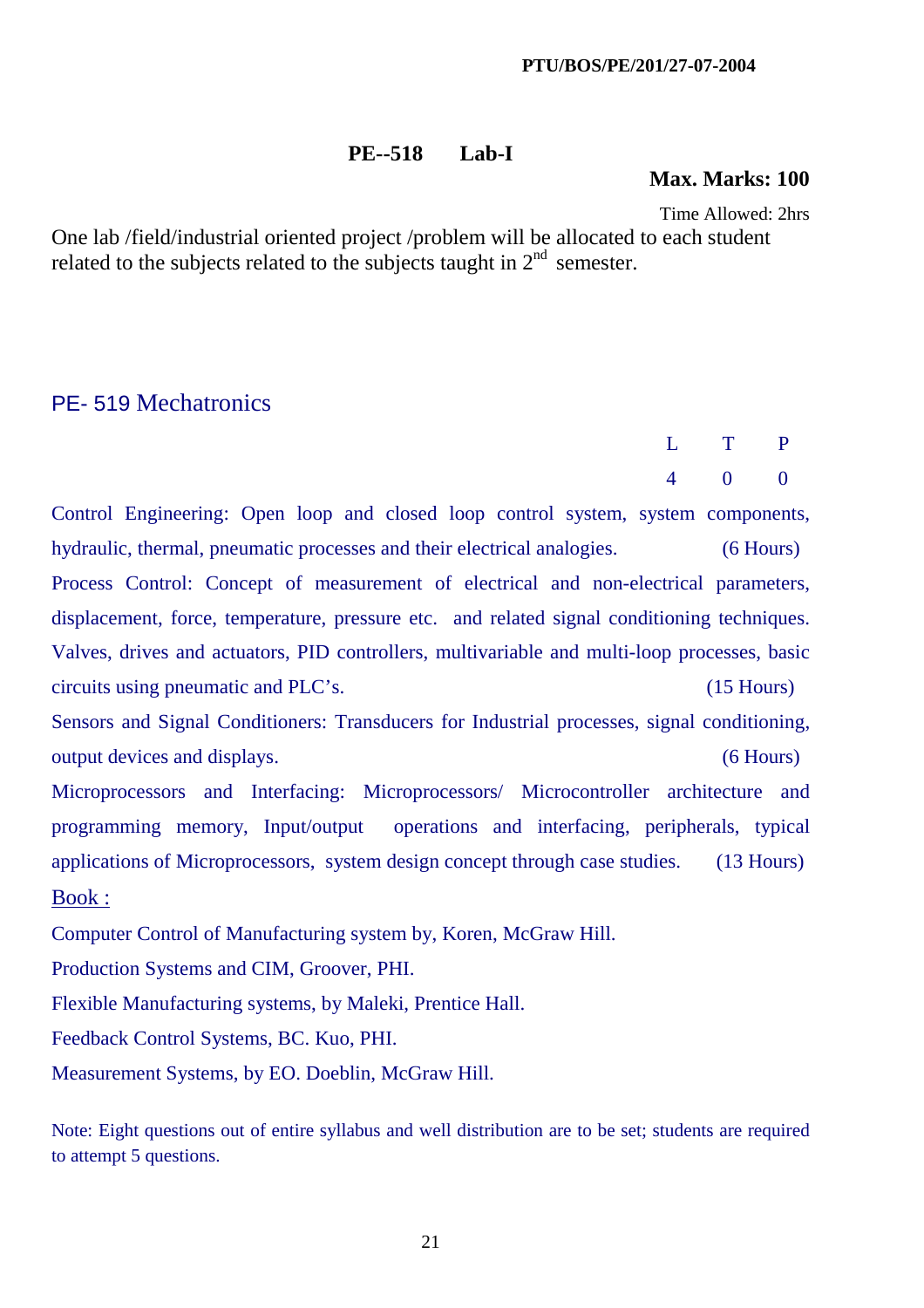# PE- 520 Robotics and Industrial Automation

| L T P |               |  |
|-------|---------------|--|
|       | $4 \t 0 \t 0$ |  |

Introduction to Robot Technology: Robot Physical configuration, basic Robot motions. (2 Hours) Types of Manipulators: Constructional features, advantages and disadvantages of various kinematic structures, servo and Non- servo manipulator. (3 Hours) Actuators and Transmission System: Pneumatic, Hydraulic and Electrical actuators and their characteristics and control systems. (3Hours) Feed Back Systems and Sensors: Encoders and other feed back systems, vision, ranging systems, textile sensors. (3Hours) Programming Languages: Description of VAN, RAII and other Languages. (3 Hours) Artificial Intelligence: Logged Locomotion, Export system. (4 Hours) Concept of spatial description and transformations, manipulator Kinematics; Inverse manipulator, Kinematics Jacobians; velocities and static forces; manipulator dynamics, position control of manipulators, force control of manipulators, robot programming languages and systems. (4 Hours) Concept of automation in Industry, mechanisation and automation classification of automation systems. (3 Hours) Air Cylinders- their design and mountings, pneumatic and hydraulic valves, flow control valves metering valves, direction control valves, hydraulic servo systems, pneumatic safety and remote control circuits. (6 Hours) Basis of Automated work piece handling: Working principles and techniques, job orienting and feeding devices. Transfer mechanisms automated feed out of components, performance analysis. (5 Hours) Assembly automation, automatic packaging and automatic Inspection. (3 Hours) Books: CAD/CAM by Groover and Elimmers (Jr.) CAD/CAM Handbook, Bed ford Masschusettes. Automation Production Systems & Computer Aided Manufacturing. Robotics for Engineers by Royen MIT Press. Robot Manipulators by Paul MIT Press. Robotics by Hall & Hall.

Robot Motion by Brady MIT Press.

Numerical Controlled Computer Aided manufacturing by Press man and Elimmers, John Wiley & sons. New York.

Note: Eight questions out of entire syllabus and well-distributed are to be set; students are

required to attempt 5 questions.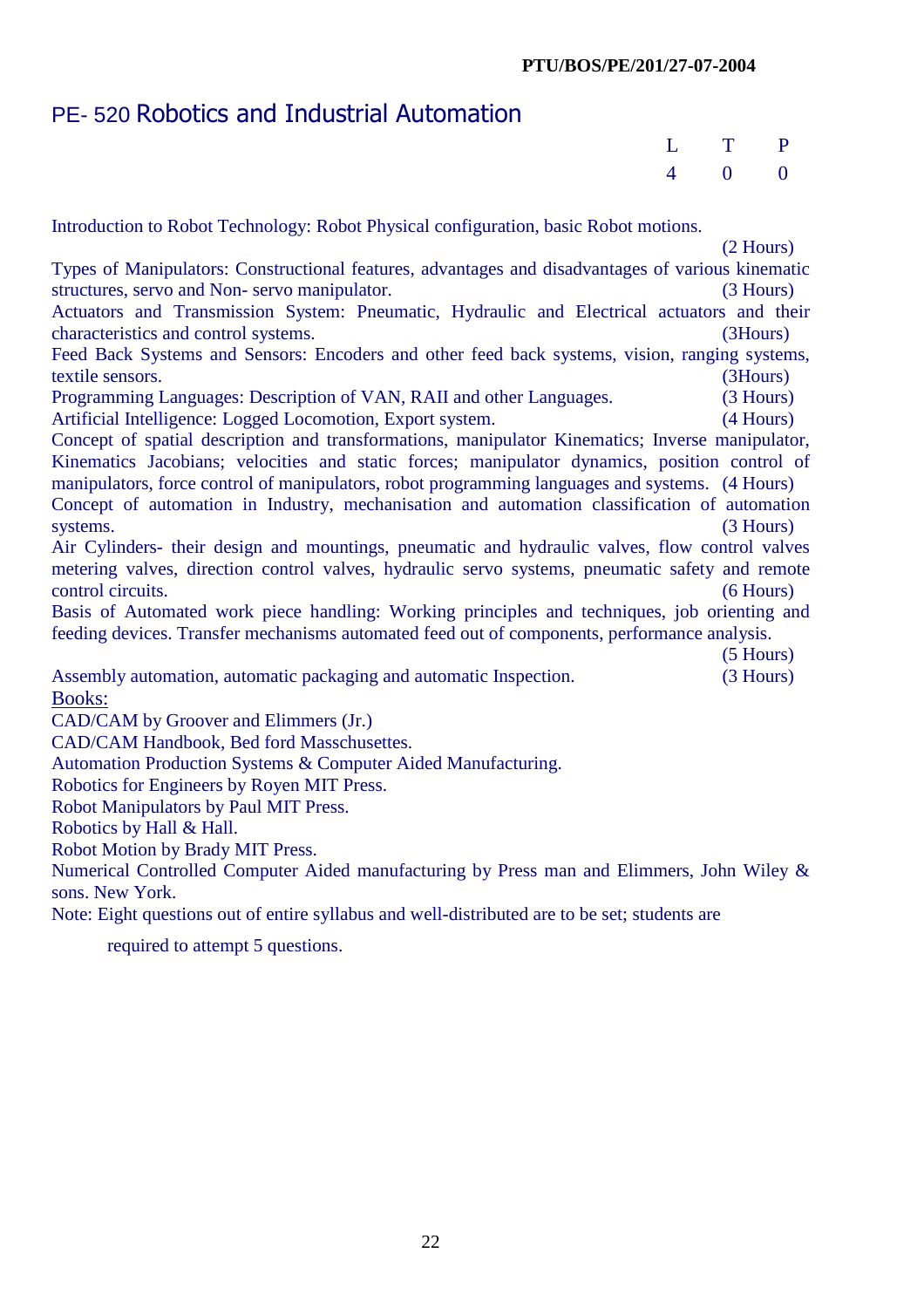# PE – 521 Metrology & Industrial Inspection

| L T P                 |  |
|-----------------------|--|
| $4 \qquad 0 \qquad 0$ |  |

Standards of Measurement: Line, End and Wavelength standards. Primary secondary and working standards. Limits, Fits & tolerances, Interchangeability, design & manufacture of gauges, use of slip gauges, dial indicators, sine bars, auto-collimators, taper gauges, optical projectors and microscopes, straightness, flatness and square ness testing. (8 Hours)

Instruments for Measuring Surface finish & Roughness: Classes of instruments, the Taylor-Hobson telesurf, plastic replica techniques, numerical assessment of roundness. (7 Hours)

Calibration of Working Standards by Interferrometry : Application of interferometry, calibration of gauges by interference, by interference method, the gauge length interferometer, obliquity correction the absolute length gauge interferometer. (5 Hours)

The Calibration of working standards by direct comparison in series: Different types of comparators such as the pneumatic, optical, electrical and electronic comparators principle of amplificationmagnification, sensitivity and response, the calibrations of end gauges in sets, ruling and calibration of standard scales. ( 5 Hours)

Measurement of Gear and Screw Threads: Measuring methods for run out, pitch, profile, lead, backlash, tooth thickness, composite elements, inspection equipment quality control screw thread terminology, measurement over wires, one wire measurement, three wire measurement, standard specifications and formulas, tolerances, thread gauge measurement, measurement, measuring equipment, application of thread gauges. (10 Hours) (10 Hours)

Management of Inspection and quality control : Communication of specifications, the nature of dimensions, selection of gauging equipment, kind of inspection, quality control Management

(5 Hours)

#### Books :

| 1. | Metrology and Measuring Instruments  |                          | Taher                                |
|----|--------------------------------------|--------------------------|--------------------------------------|
| 2. | <b>Dimensional Metrology</b>         |                          | Miller                               |
| 3. | <b>Dimensional Metrology</b>         | $\overline{\phantom{a}}$ | Khare & Vajpayee                     |
| 4. | <b>Engineering Metrology</b>         |                          | R.K.Jain                             |
| 5. | <b>Engineering Metrology</b>         | $\overline{\phantom{a}}$ | <b>IC</b> Gupta                      |
| 6. | <b>Industrial Inspection Methods</b> | $\overline{\phantom{a}}$ | Michelon, Leno C. Harper & Brothers, |
|    |                                      |                          | <b>NY 1950</b>                       |
| 7. | The Science of Precision Measurement | $\overline{\phantom{a}}$ | The DoALL Co, Des Plaines Illinois.  |
| 8. | <b>Inspection &amp; Gauging</b>      |                          | The Industrial Press New York, 1951. |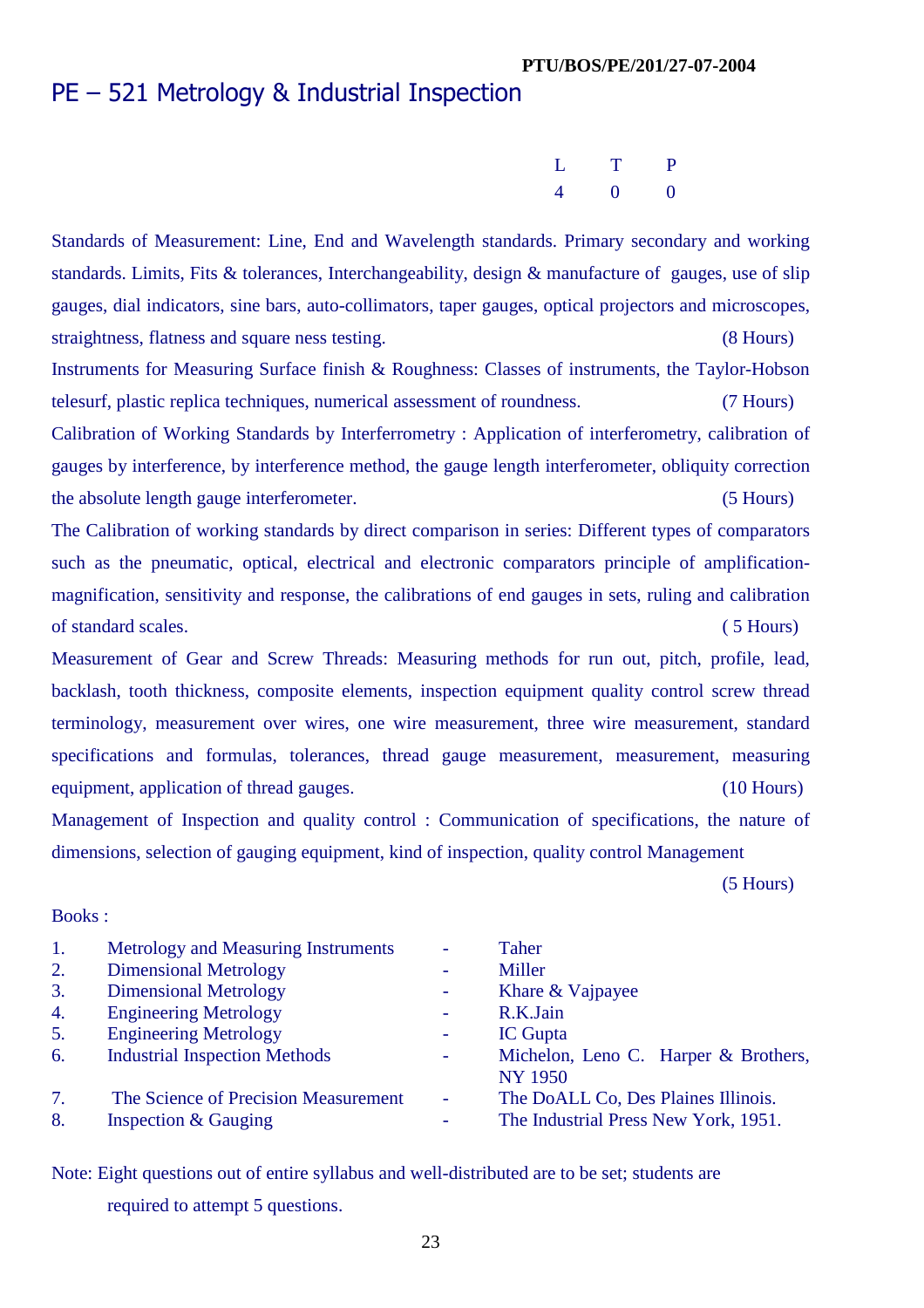# PE- 522 Computer Aided Process Planning

| L T P                 |  |
|-----------------------|--|
| $4 \qquad 0 \qquad 0$ |  |

Introduction: Traditional process planning, process planning elements, product design evaluation; selection of tooling and process parameters; operation sequence evaluation., (7 Hours) Group Technology

Production, advantages; part families; classification and coding systems, production analysis. Design of machine cells. (8 Hours)

#### Production Systems at Operation Level

Manufacturing support systems and concepts at the level of production processes; computer generated time standards; machinability data system; cutting condition optimization. (5 Hours Production Systems at Plant Level

Communication oriented production information and control system (COPICS); material

requirements planning\_ capacity planning; shop floor control and operation scheduling. (5 Hours) Automated Process Planning

Advantages of automated process planning; Standardization of manufacturing process plans; variant process planning\_ its features\_ and different stages; different variant systems; advantages and limitations of variant process planning; generative process planning; its features; design strategies; planning; modeling and coding scheme; decision mechanism for software; decision trees for process; process, information; artificial intelligence; overview & application; search strategies for AI production systems; resolution and reduction systems; knowledge acquisition; machine selection; cutting tool selection; software; various generative process planning systems; advantages of generative process planning systems; case studies. (15 Hours)

Recommended Books:

| An Introduction to the Automated Process Planning Chand & Wysk                    |                                 | <b>Prentice Hall</b>   |
|-----------------------------------------------------------------------------------|---------------------------------|------------------------|
| Computer Aided Design & Manufacturing                                             | Groover & Zimmers Prentice Hall |                        |
| Group Technology; Prod. Method in Manufacturing Gallagher & Knight Ellis Hosewood |                                 |                        |
| Principle of Artificial Intelligence                                              | Nil son                         | <b>Springer Verlag</b> |
| <b>Automation</b> ; Probuction System                                             | Groover                         | <b>Prentice Hall</b>   |
| & Computer Integrated Manufacturing                                               |                                 |                        |

Note : Eight questions out of entire syllabus and well distributed are to be set; students are

required to attempt 5 questions.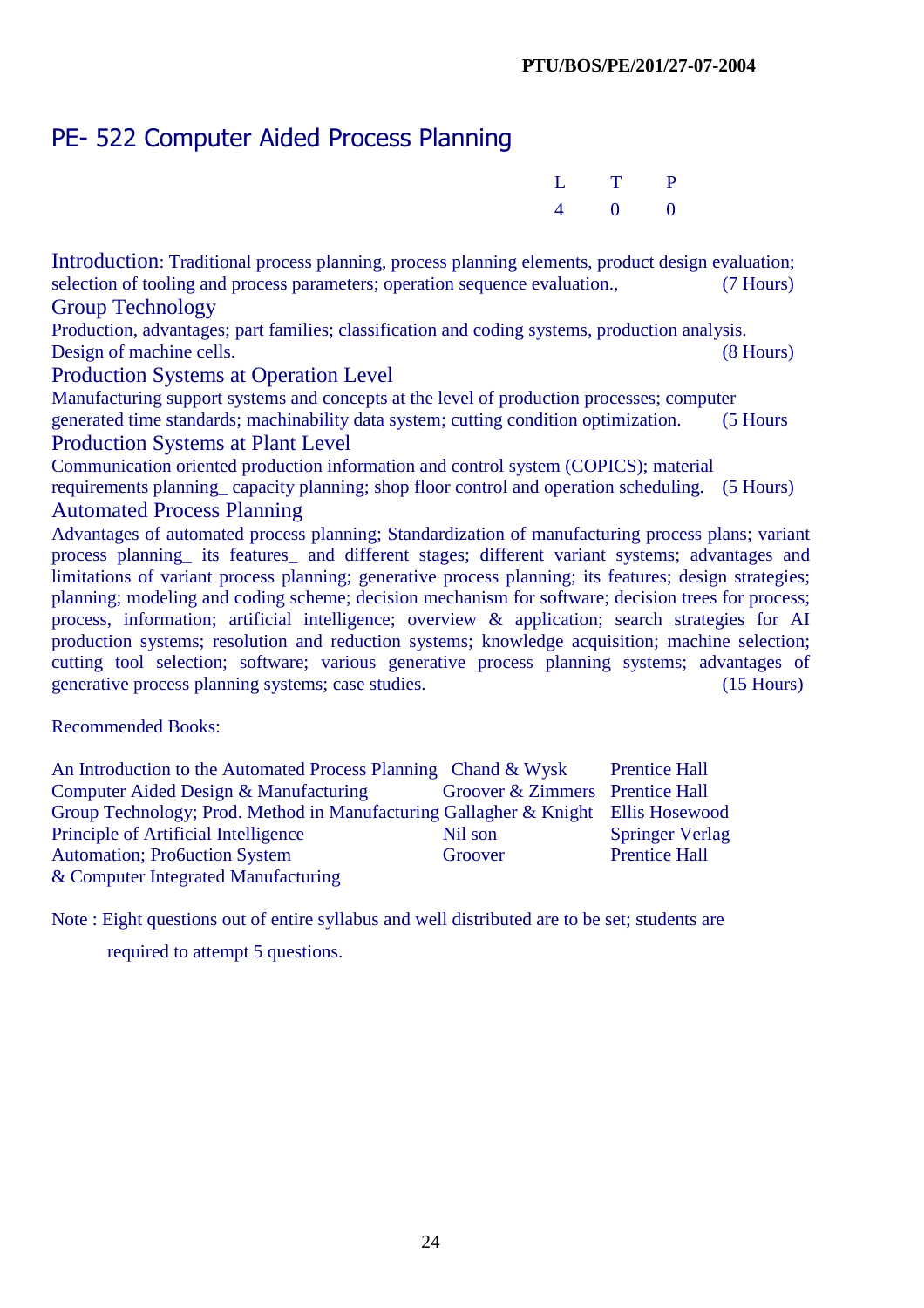## PE- 523 Methods Engineering and Ergonomics

 L T P 4 0 0

Introduction to Industrial Engineering and productivity measurement of productivity, Introduction to work study, methods-study principles and motion economy, filming techniques and micro-motion analysis, Introduction to work measurement. Time study, performance allowances, work sampling, predetermined motion system, standard data system, job evaluation of merit rating. Wage incentive plans, MTM (Methods Time Measurement) (7 Hours) Introduction of Ergonomics, man/ machine/environment systems concept. Development of ergonomics. (3 Hours)

Design Approach: A new design, modification, of existing design, assessment of design. Limitation of man and machine with respect to each other, posture-standing at work, seated at work, work station heights and seat geometry. Human anthropometry and its use in work place layout, Analysis. (7 Hours)

Controls: Hand controls and foot controls, location of controls and work place envelope. Recommendation about hand and foot push buttons, rotary selector switches, hand wheels, crank levers etc. Instruments and displays. (7 Hours)

Work Load: Static and dynamic muscular work. Human motor activity, metabolism, physical work load, measurement of physical work load, mental work load, measurement of mental work load, repetitive and inspection work, work duration and rest pauses, principles of motion economy, Analysis. (6 Hours)

Climates: a. Heat Humidity: Body heat balance, effective temperature scales, zones of discomfort, effect of heat on body and work performance. (2 Hours)

b.) Vibration: Terminology, Response of body to low frequency (LF) vibration, vibrations and discomfort, effect on health of worker, high frequency vibration, effect of H.F. vibrations, methods of reducing vibrations, analysis. (4 Hours)

c.) Noise: Terminology, physiological effects of noise, annoyance of noise, speed interference, hearing loss, temporary and permanent thresh hold shift, effect of noise on performance, reduction of noise, personal noise protection. Analysis. (4 Hours)

#### Books:

Methods Engineering Study – Krick, EV. Work study and Ergonomics – Shah, H.S. Dhanpat Rai & Sons-1992. Introduction of Ergonomics – Bridger- Tata McGraw Hill-1995. Work Study – Khanna, OP- Dhanpat Rai & Sons-1995. Sound, Noise and Vibration Control- Lyle, F.Yerges-Van Nostrand-1978.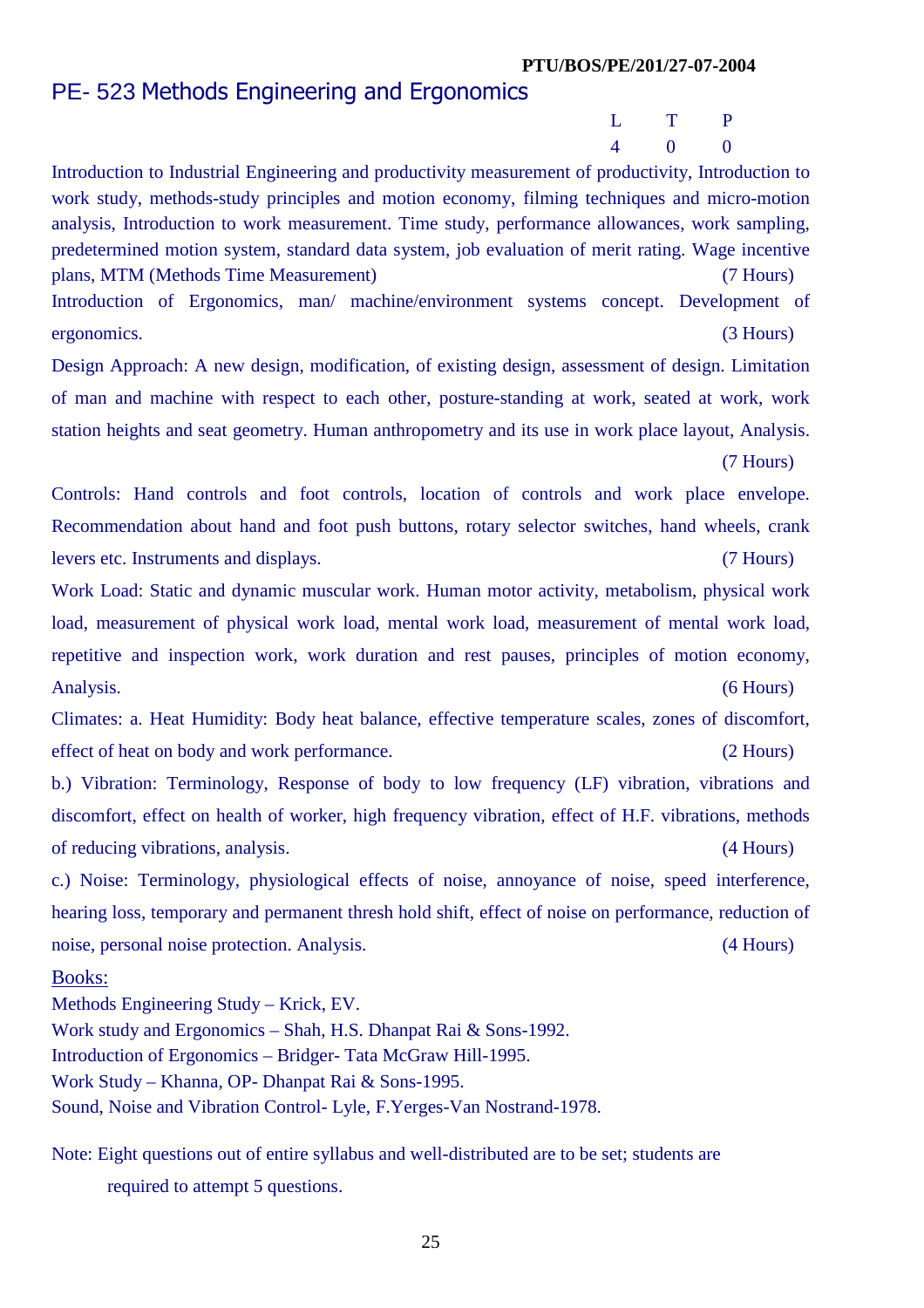26

# PE- 524- Product Design And Development

Importance of product design in industry. Principal requirements of good product design. Factors and considerations affecting product design. Ergonomic factor in product design. Product design methodology and techniques. Basic elements and concepts of visual design. (18 Hours)

Materials, forms, function and color relationships. Product graphics, product development and testing. Packaging materials their characteristics and applications. Packaging design considerations

(12 Hours)

Value engineering, concept, advantage and applications. Value, types of values. Analysis of function, using and evaluating functions. Value engineering techniques. Value control.

(10 Hours)

#### **REFERENCES**

| <b>Industrial Design</b>      | Mayall        | Mc Gruw Hill         |
|-------------------------------|---------------|----------------------|
| Product Design &              | Niebel $\&$   | Mc Graw Hill         |
| <b>Process Engineering</b>    | <b>Draper</b> |                      |
| <b>Introduction to Design</b> | <b>Asimov</b> | <b>Prentice Hall</b> |
| <b>Value Engineering</b>      | Mudge         | Mc Graw Hill         |

|  | L T P                 |  |
|--|-----------------------|--|
|  | $4 \qquad 0 \qquad 0$ |  |

| 7 општ |  |
|--------|--|
|        |  |
| Mudge  |  |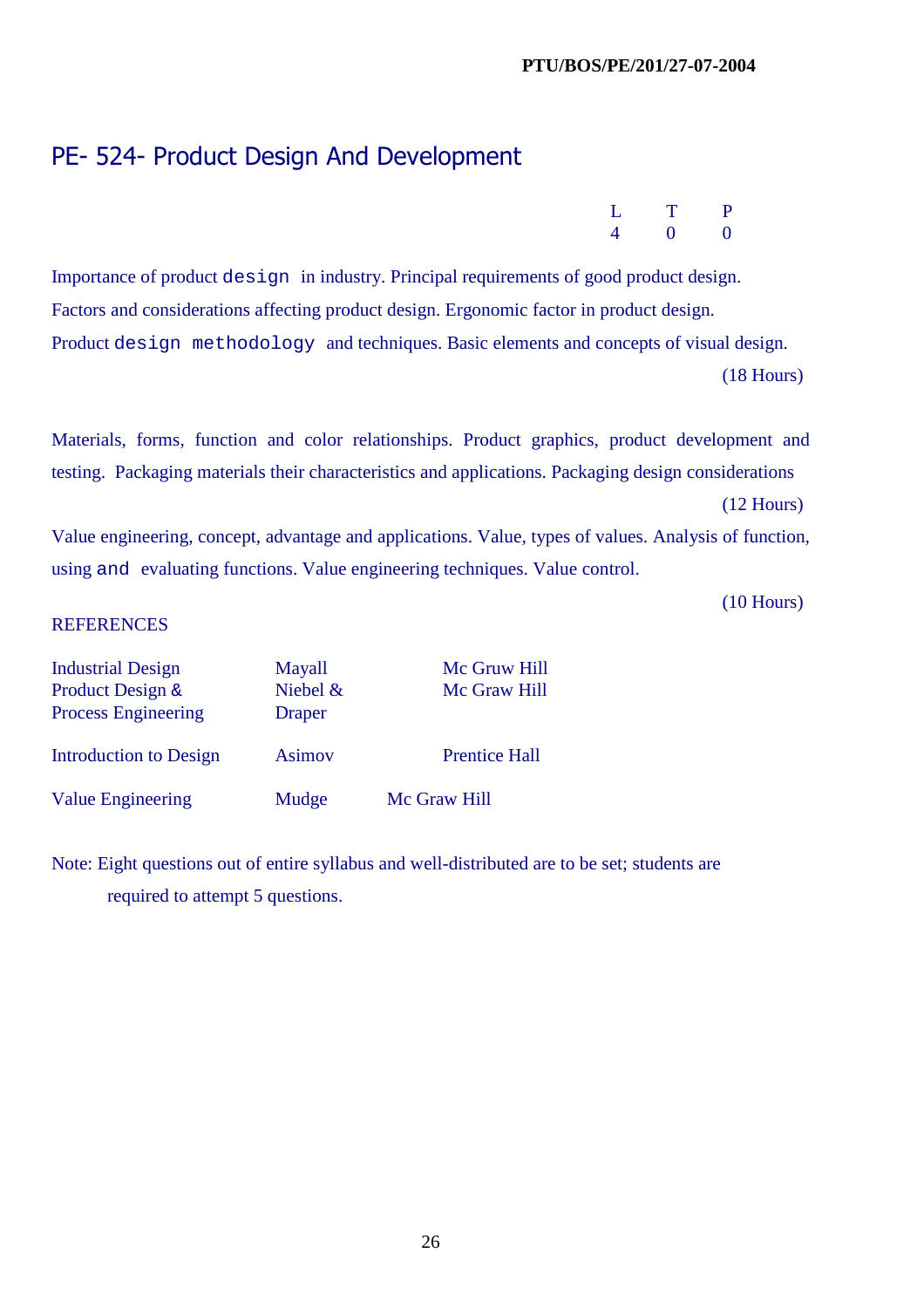## PE- 525 Entrepreneurship

| L T P                                       |  |
|---------------------------------------------|--|
| $\begin{array}{cccc} 4 & 0 & 0 \end{array}$ |  |

Introduction: Factors leading to Industrial development Entrepreneur definition and various concepts, self awareness. Motivational aspects, attitude development, creativity, copying with uncertainties, resilience. (8 Hours)

Information: Industrial potential, environmental scanning, Identification of opportunities, dynamics of an opportunity, business opportunities recognition. Government policy for Industrial development. Choice of Technology Research for patents, product development. (12 Hours)

Planning: Planning of an Industrial unit, project planning, identification of market and demand for product, role of significant variables, execution of projects legal aspects, financial aspects and labour laws, feasibility studies, sectoral, Industrial and unit level feasibility, exposure to past, present and future. Entrepreneurial Management: Business finance Management through elementary conceptbreak even, working capital knowledge of various institutions and their mode of assistance. Elements of Production processes, quality control, Inspection methods. Production planning group dynamics. (20 Hours)

#### Books:

Entrepreneurship development programme in India and its relevance to developing countries by VG Patel; EDI- India; Ahmedabad (1987)

Developing of New Entrepreneurship by EDI India; Ahmedabad (1987)

Self –made Impact making Entrepreneurship by G.R. Jain and M.A.Ansari ; by EDI India; Ahmedabad (1988)